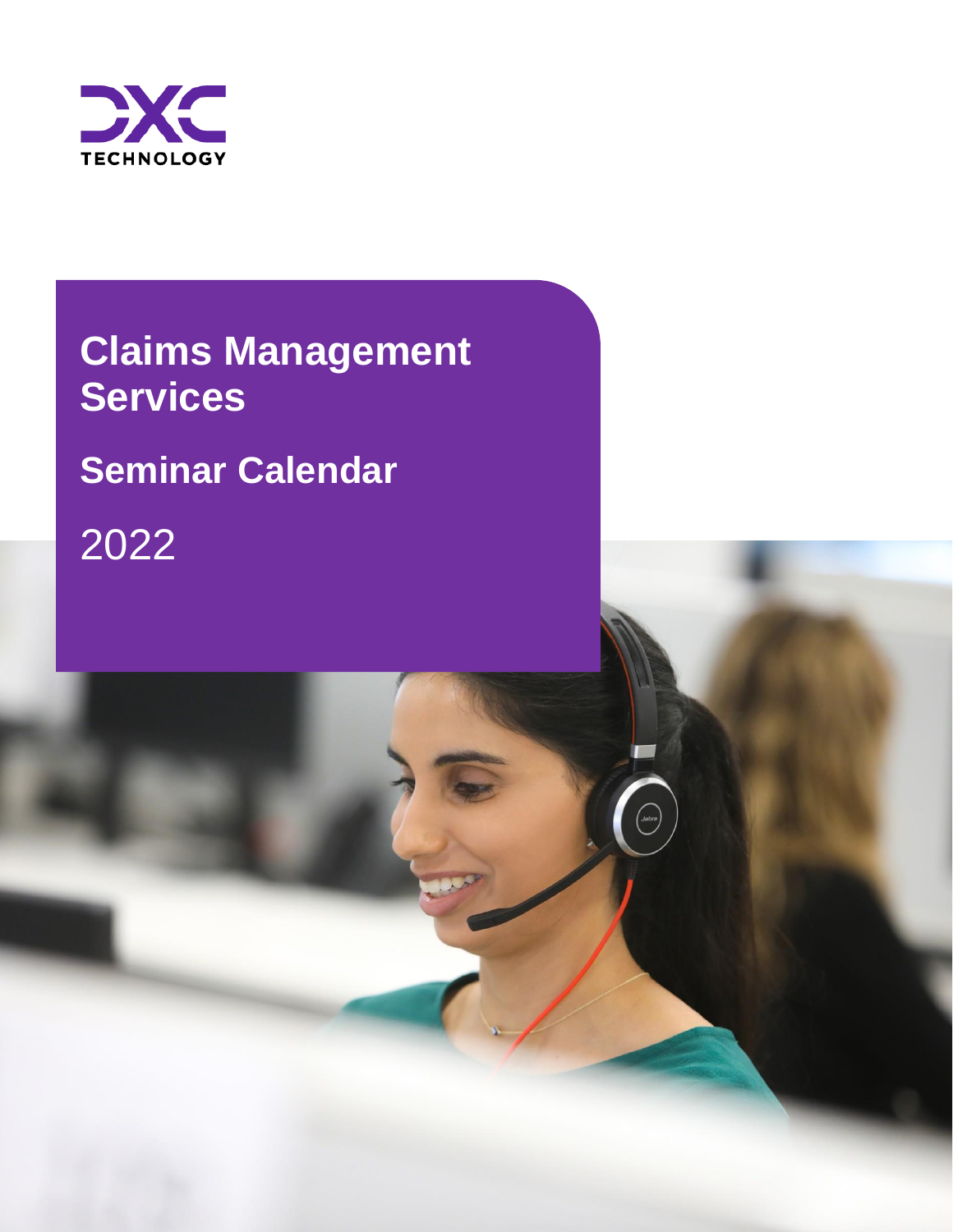## **Contents**

#### **New Courses for 2022**

## Health, Safety and Mental Wellbeing

## **Workers' Compensation (delivered by Workplace Interventions)**

## **Health and Safety**

#### **Mental Health**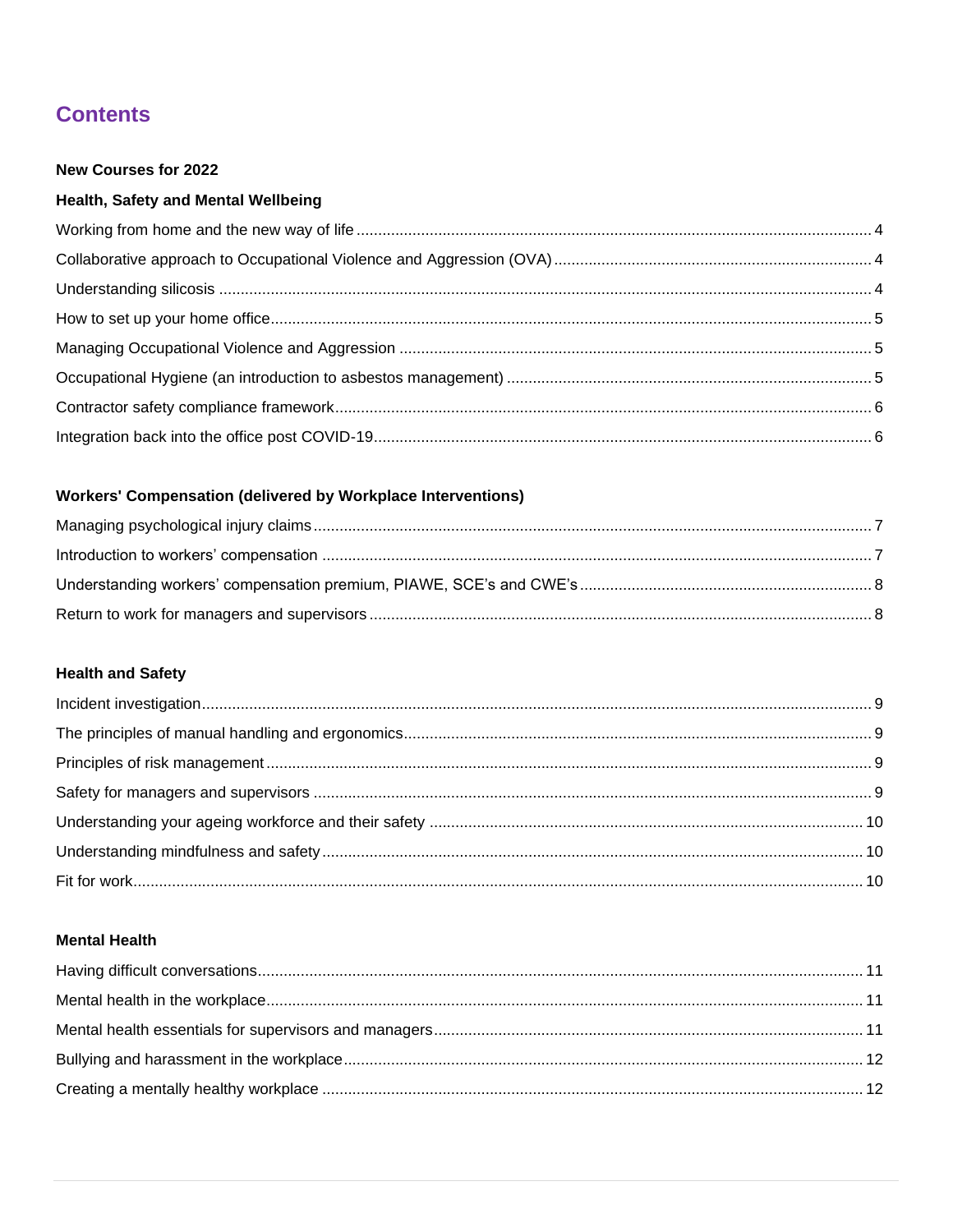### **Workplace Interventions**

#### **Mental Health**

#### **Health and Safety**

|--|--|

### **Continuous Improvement**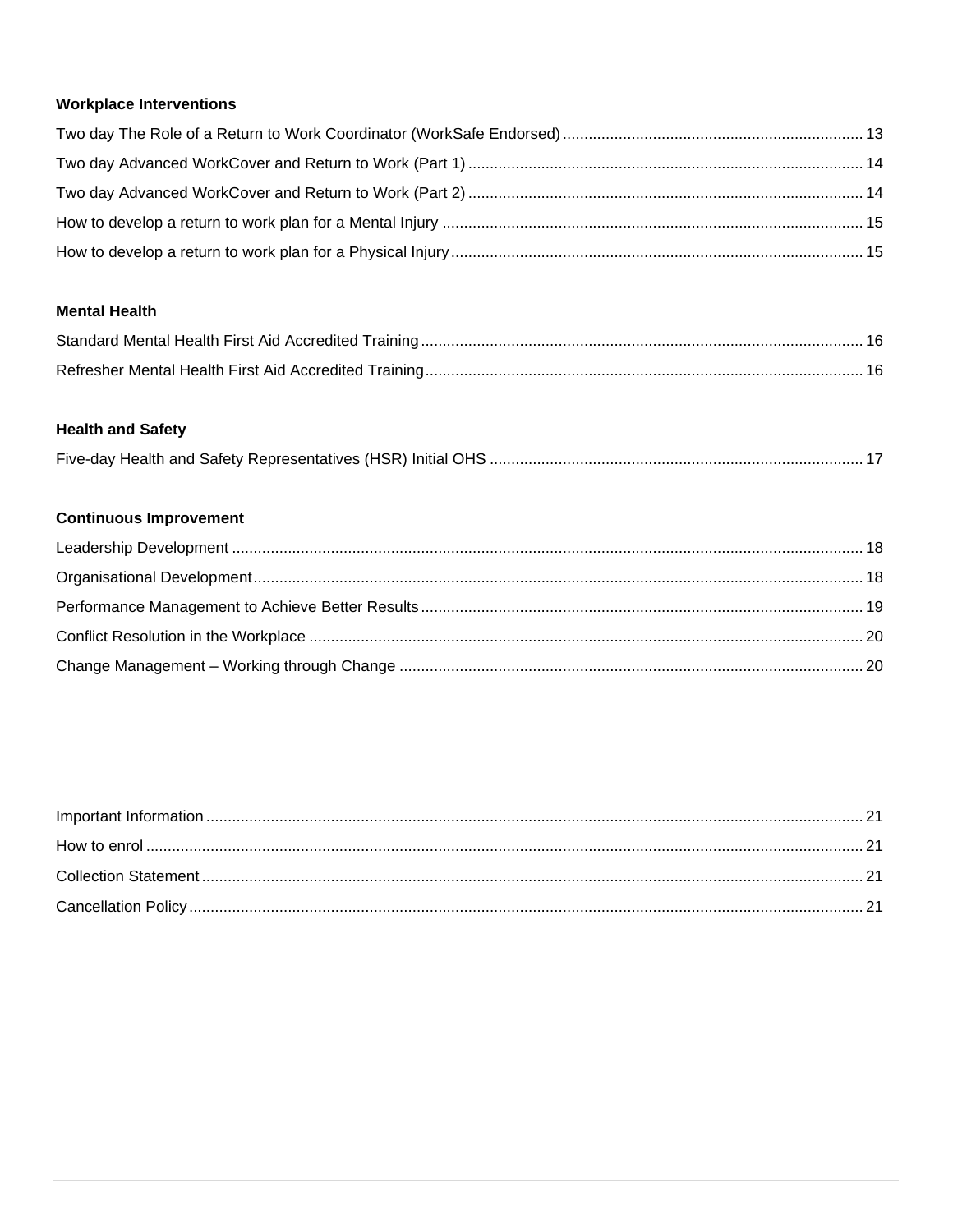### **New Courses for 2022**

## <span id="page-3-3"></span><span id="page-3-2"></span>Health, Safety and Mental Wellbeing

<span id="page-3-4"></span><span id="page-3-1"></span><span id="page-3-0"></span>

| <b>Time and Date</b>  |           | <b>Course</b>                                                                                                                                                                                                                                                                                                                                                                                                                                                              | <b>Cost</b>                                                                                                    |
|-----------------------|-----------|----------------------------------------------------------------------------------------------------------------------------------------------------------------------------------------------------------------------------------------------------------------------------------------------------------------------------------------------------------------------------------------------------------------------------------------------------------------------------|----------------------------------------------------------------------------------------------------------------|
| $9:00$ am $-11:30$ am | 20 May    | Working from home and the new way of life<br>As we emerge from the pandemic, many in our workforce<br>will remain working from home.<br>This session will focus on organisational strategies for<br>ongoing management of a remote workforce.<br>We will explore both the physical safety aspects of home<br>offices, and psychological considerations for providing<br>support and connection.                                                                            | \$10 pp (inc GST) for all<br>DXC customers (non-<br>refundable)<br>\$200 pp (inc GST) for<br>non-DXC customers |
|                       |           | <b>Click here to register</b><br>https://www.eventbrite.com/e/198656766737                                                                                                                                                                                                                                                                                                                                                                                                 |                                                                                                                |
| $9:00$ am – 11:30am   | 7 October | <b>Collaborative approach to Occupational Violence and</b><br><b>Aggression (OVA)</b><br>This module considers practical ways for organisations to<br>address OVA.<br>We will cover workplace design and physical safety<br>considerations, effective management of OVA from a<br>mental health perspective and implementing<br>comprehensive post-incident psychological support for staff.<br><b>Click here to register</b><br>https://www.eventbrite.com/e/199538614367 | \$10 pp (inc GST) for all<br>DXC customers (non-<br>refundable)<br>\$200 pp (inc GST) for<br>non-DXC customers |
| 0am<br>$0:11 - 11.0$  | 29 March  | <b>Understanding silicosis</b><br>In this session, we will cover:<br>the physiological impact of silicosis<br>relevant legislative requirements associated with<br>working with silica<br>trending global and Australian statistics and real-life<br>case studies<br>how to manage risk methodically and embed silica safe<br>practices into your operations.<br><b>Click here to register</b><br>https://www.eventbrite.com/e/204295472257                                | \$10 pp (inc GST) for all<br>DXC customers (non-<br>refundable)<br>\$200 pp (inc GST) for<br>non-DXC customers |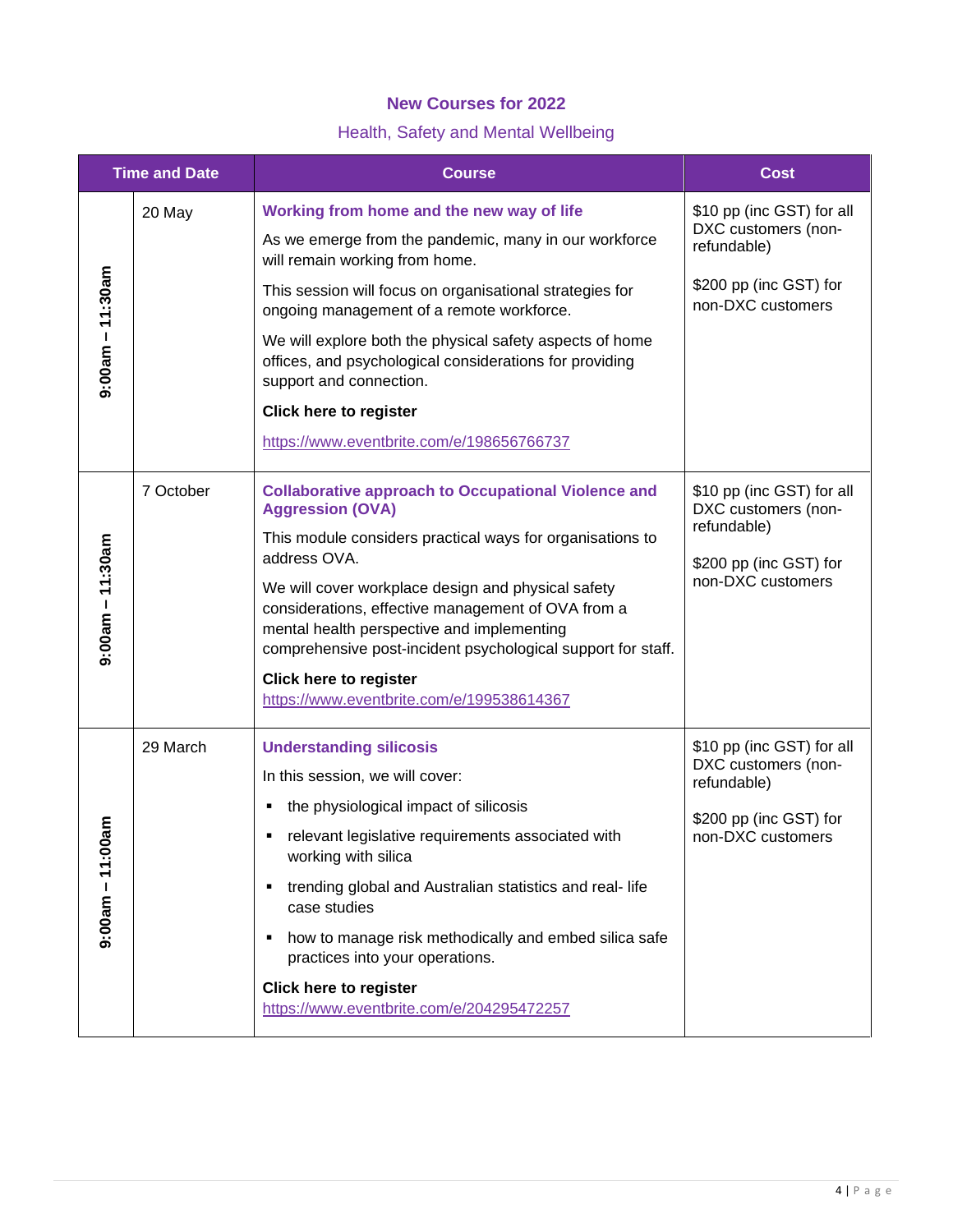<span id="page-4-2"></span><span id="page-4-1"></span><span id="page-4-0"></span>

| <b>Time and Date</b>   |         | <b>Course</b>                                                                                                                                                                                                                                                                                                                                                                                                                                                                                                              | <b>Cost</b>                                                                                                    |
|------------------------|---------|----------------------------------------------------------------------------------------------------------------------------------------------------------------------------------------------------------------------------------------------------------------------------------------------------------------------------------------------------------------------------------------------------------------------------------------------------------------------------------------------------------------------------|----------------------------------------------------------------------------------------------------------------|
| $9:00$ am - 10:30am    | 31 May  | How to set up your home office<br>This session will provide you with tips to assist your staff to<br>setup for work at home.<br>We will learn about establishing a working from home<br>lifestyle, and the importance of hydration, movement,<br>nutrition and sleep.<br><b>Click here to register</b><br>https://www.eventbrite.com/e/199543278317                                                                                                                                                                        | \$10 pp (inc GST) for all<br>DXC customers (non-<br>refundable)<br>\$200 pp (inc GST) for<br>non-DXC customers |
| $9:00$ am – 11:00am    | 8 June  | <b>Managing Occupational Violence and Aggression</b><br>Occupational violence and aggression has both<br>psychological and physical effects on those who<br>experience it and those who witness it.<br>This session provides detail on:<br>the legislation and the employer role and responsibilities<br>OVA statistics and case studies<br>How to recognise and understand the root cause of<br>OVA, and how to assess and manage the risk.<br><b>Click here to register</b><br>https://www.eventbrite.com/e/199557260137 | \$10 pp (inc GST) for all<br>DXC customers (non-<br>refundable)<br>\$200 pp (inc GST) for<br>non-DXC customers |
| 11:30am<br>L<br>9:00am | 24 June | <b>Occupational Hygiene (an introduction to asbestos</b><br>management)<br>This session will provide you with details about:<br>how to manage asbestos, your legislative obligations<br>and how to achieve compliance<br>where asbestos is present, how employees can be<br>exposed and what happens when exposed<br>communicating with your workers and contractors.<br><b>Click here to register</b><br>https://www.eventbrite.com/e/199564572007                                                                        | \$10 pp (inc GST) for all<br>DXC customers (non-<br>refundable)<br>\$200 pp (inc GST) for<br>non-DXC customers |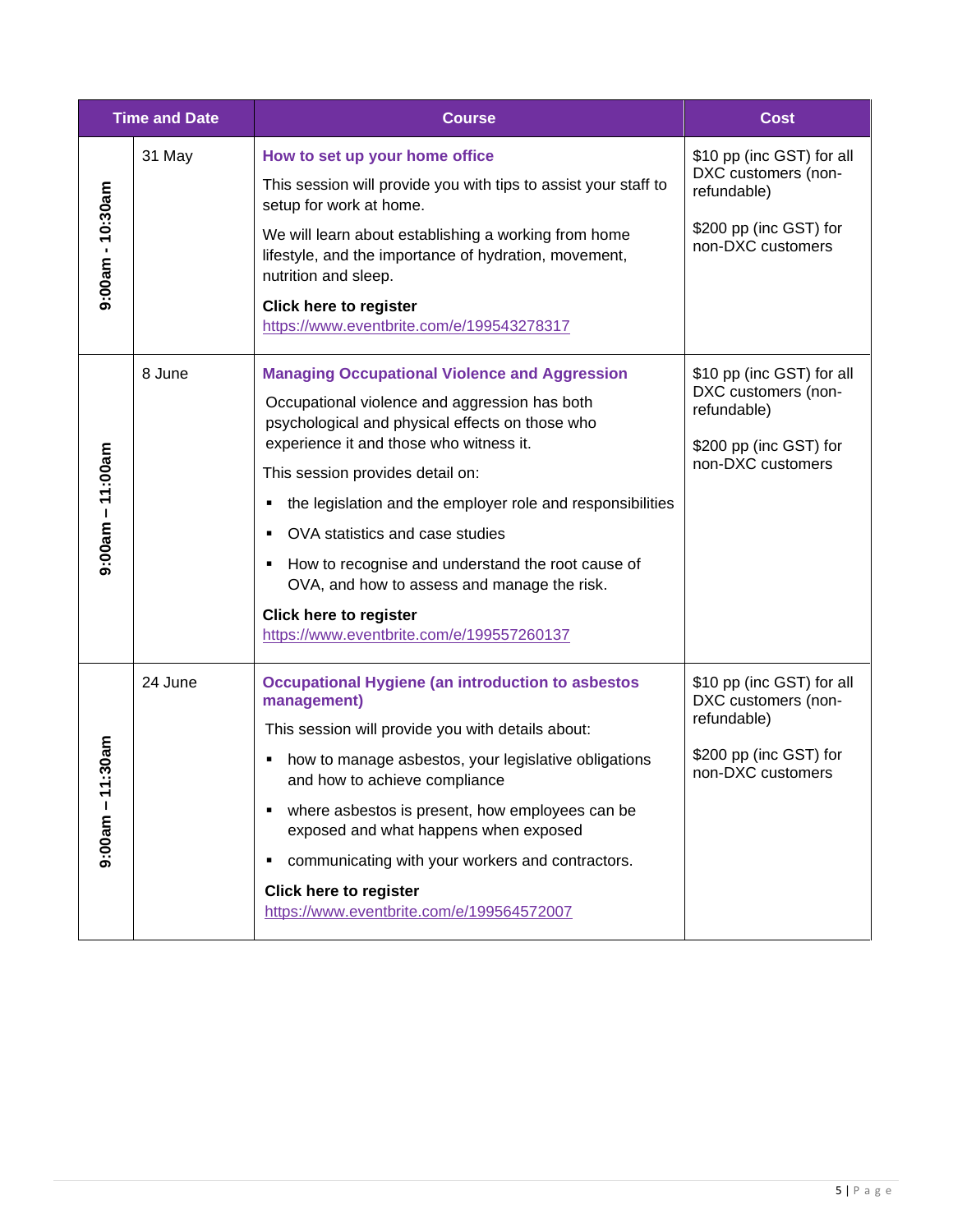<span id="page-5-1"></span><span id="page-5-0"></span>

| <b>Time and Date</b> |            | <b>Course</b>                                                                                                                                                                                                                                                                                                                                                                                                                                                                                                                                                                | Cost                                                                                                           |
|----------------------|------------|------------------------------------------------------------------------------------------------------------------------------------------------------------------------------------------------------------------------------------------------------------------------------------------------------------------------------------------------------------------------------------------------------------------------------------------------------------------------------------------------------------------------------------------------------------------------------|----------------------------------------------------------------------------------------------------------------|
| $9:00$ am – 11:00am  | 12 October | <b>Contractor safety compliance framework</b><br>This session will provide you with detail about the<br>framework, your compliance requirements, how to manage<br>contractor safety and performance, and your responsibilities<br>while onsite.<br><b>Click here to register</b><br>https://www.eventbrite.com/e/199567781607                                                                                                                                                                                                                                                | \$10 pp (inc GST) for all<br>DXC customers (non-<br>refundable)<br>\$200 pp (inc GST) for<br>non-DXC customers |
| $9:00$ am - 10:30am  | 14 June    | Integration back into the office post COVID-19<br>Returning to the office is something we all look forward to<br>$\ldots$ or do we?<br>With the impact of the pandemic and the implementation of<br>WFH practices, what can we expect when restrictions ease<br>and employees are able to return to the office?<br>This session will explore some of the considerations<br>organisations need to take into account as we plan for the<br>"new normal" of life for our employees post-COVID-19.<br><b>Click here to register</b><br>https://www.eventbrite.com/e/199575364287 | \$10 pp (inc GST) for all<br>DXC customers (non-<br>refundable)<br>\$200 pp (inc GST) for<br>non-DXC customers |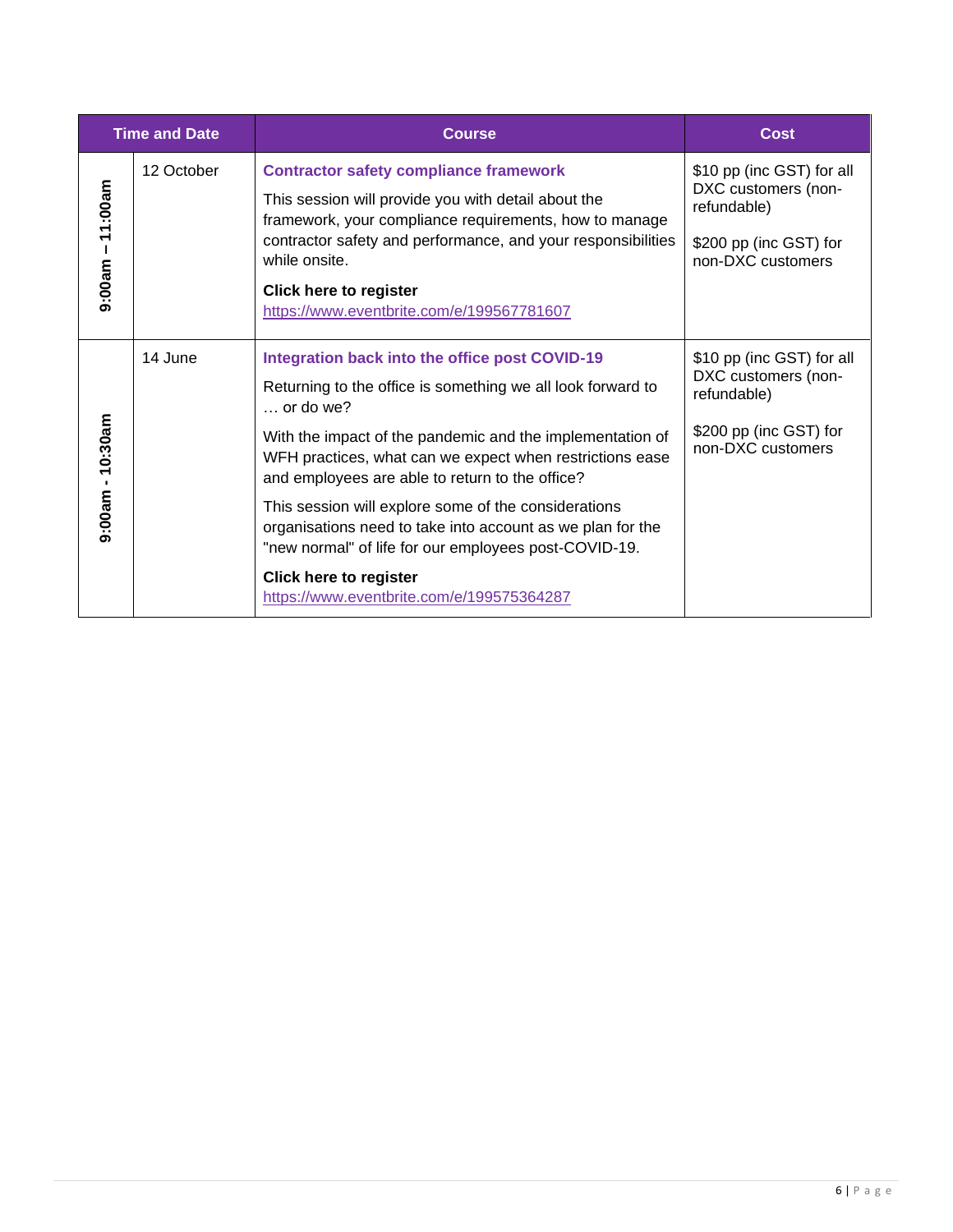<span id="page-6-1"></span><span id="page-6-0"></span>

| <b>Workers' Compensation (delivered by Workplace Interventions)</b> |                                      |                                                                                                                                                                                                                                                                                                                                                                                                                                                                                                                                                                                                                                                                      |                                                                                                                |  |
|---------------------------------------------------------------------|--------------------------------------|----------------------------------------------------------------------------------------------------------------------------------------------------------------------------------------------------------------------------------------------------------------------------------------------------------------------------------------------------------------------------------------------------------------------------------------------------------------------------------------------------------------------------------------------------------------------------------------------------------------------------------------------------------------------|----------------------------------------------------------------------------------------------------------------|--|
|                                                                     | <b>Time and Date</b>                 | <b>Course</b>                                                                                                                                                                                                                                                                                                                                                                                                                                                                                                                                                                                                                                                        | <b>Cost</b>                                                                                                    |  |
| $9:00$ am – 12:30pm                                                 | 28 February<br>18 May<br>14 November | <b>Managing psychological injury claims</b><br>This program will provide participants with an<br>understanding of:<br>common workplace mental illnesses<br>٠<br>how an agent determines liability<br>Е<br>psychological injuries, barriers to recovery and early<br>٠<br>intervention<br>practical workplace adjustments for psychological<br>٠<br>injuries<br>how to mitigate the risks of secondary psychological<br>٠<br>injuries.<br><b>Click here to register</b><br>28 February 2022<br>https://www.eventbrite.com/e/201342148787<br>18 May 2022<br>https://www.eventbrite.com/e/201344917067<br>14 November 2022<br>https://www.eventbrite.com/e/201345278147 | \$10 pp (inc GST) for all<br>DXC customers (non-<br>refundable)<br>\$200 pp (inc GST) for<br>non-DXC customers |  |
| $9:00$ am – 12:30pm                                                 | 8 March<br>10 October                | Introduction to workers' compensation<br>New starters in the industry will benefit from this session. It<br>provides essential workers' compensation information,<br>including an overview of relevant legislation and employer<br>and worker obligations.<br><b>Click here to register</b><br>8 March 2022<br>https://www.eventbrite.com/e/216685370777<br>10 October 2022<br>https://www.eventbrite.com/e/201422097917                                                                                                                                                                                                                                             | \$10 pp (inc GST) for all<br>DXC customers (non-<br>refundable)<br>\$200 pp (inc GST) for<br>non-DXC customers |  |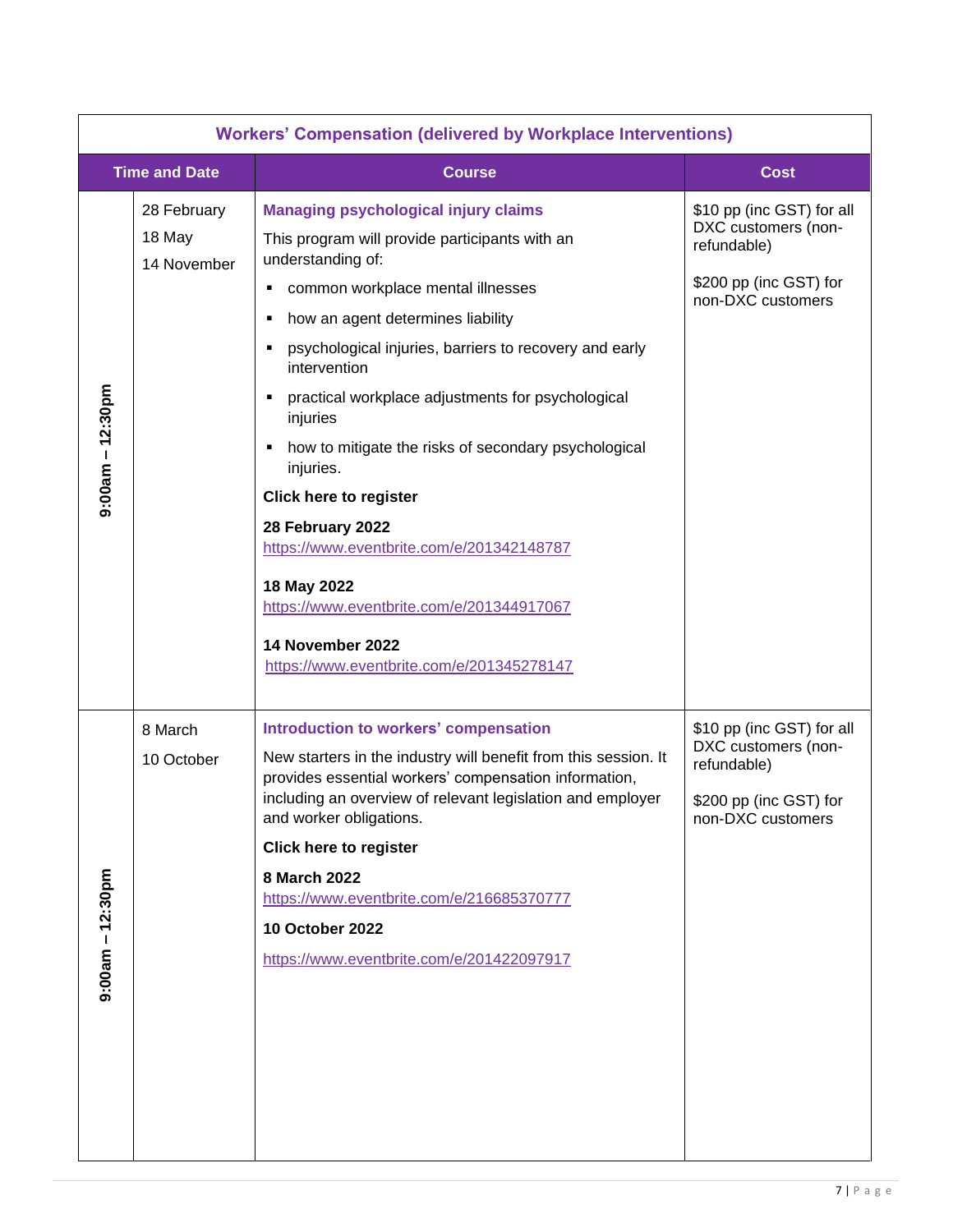<span id="page-7-1"></span><span id="page-7-0"></span>

| <b>Time and Date</b> |                         | <b>Course</b>                                                                                                                                                                                                                                                                                                                                                                                                                                                                                                                                                                                                                 | <b>Cost</b>                                                                                                    |
|----------------------|-------------------------|-------------------------------------------------------------------------------------------------------------------------------------------------------------------------------------------------------------------------------------------------------------------------------------------------------------------------------------------------------------------------------------------------------------------------------------------------------------------------------------------------------------------------------------------------------------------------------------------------------------------------------|----------------------------------------------------------------------------------------------------------------|
| $9:00$ am – 12:30pm  | 4 April<br>19 September | <b>Understanding workers' compensation premium,</b><br><b>PIAWE, SCE's and CWE's</b><br>This session provides a comprehensive understanding of<br>how workers' compensation premium is calculated and<br>focuses on employer premium legislative requirements. The<br>second part of the seminar provides an overview of pre-<br>injury average weekly earnings (PIAWE) and its calculation.<br><b>Click here to register</b><br>4 April 2022<br>https://www.eventbrite.com/e/201353452597<br>19 September 2022<br>https://www.eventbrite.com/e/201357113547                                                                  | \$10 pp (inc GST) for all<br>DXC customers (non-<br>refundable)<br>\$200 pp (inc GST) for<br>non-DXC customers |
| $9:00$ am – 12:30pm  | 28 April<br>21 November | <b>Return to work for managers and supervisors</b><br>Managers and supervisors will learn about the importance<br>of being involved in the return-to-work process, being<br>proactive when a workplace injury occurs, identifying<br>suitable duties, and supporting and monitoring worker<br>progress.<br>Managers and supervisors will also learn how to develop<br>and document a graduated return to work plan over a set<br>period and monitor progress.<br><b>Click here to register</b><br>28 April 2022<br>https://www.eventbrite.com/e/201421285487<br>21 November 2022<br>https://www.eventbrite.com/e/216646945847 | \$10 pp (inc GST) for all<br>DXC customers (non-<br>refundable)<br>\$200 pp (inc GST) for<br>non-DXC customers |

*Please note: The above training sessions are delivered by Workplace Interventions. Pre-work and the link to the training session will be sent to you a few days prior to the scheduled date. On the scheduled day, you will be required to complete the pre-work between 9:00am - 11:00am and attend the live Zoom training session from 11:00am – 12:30pm.*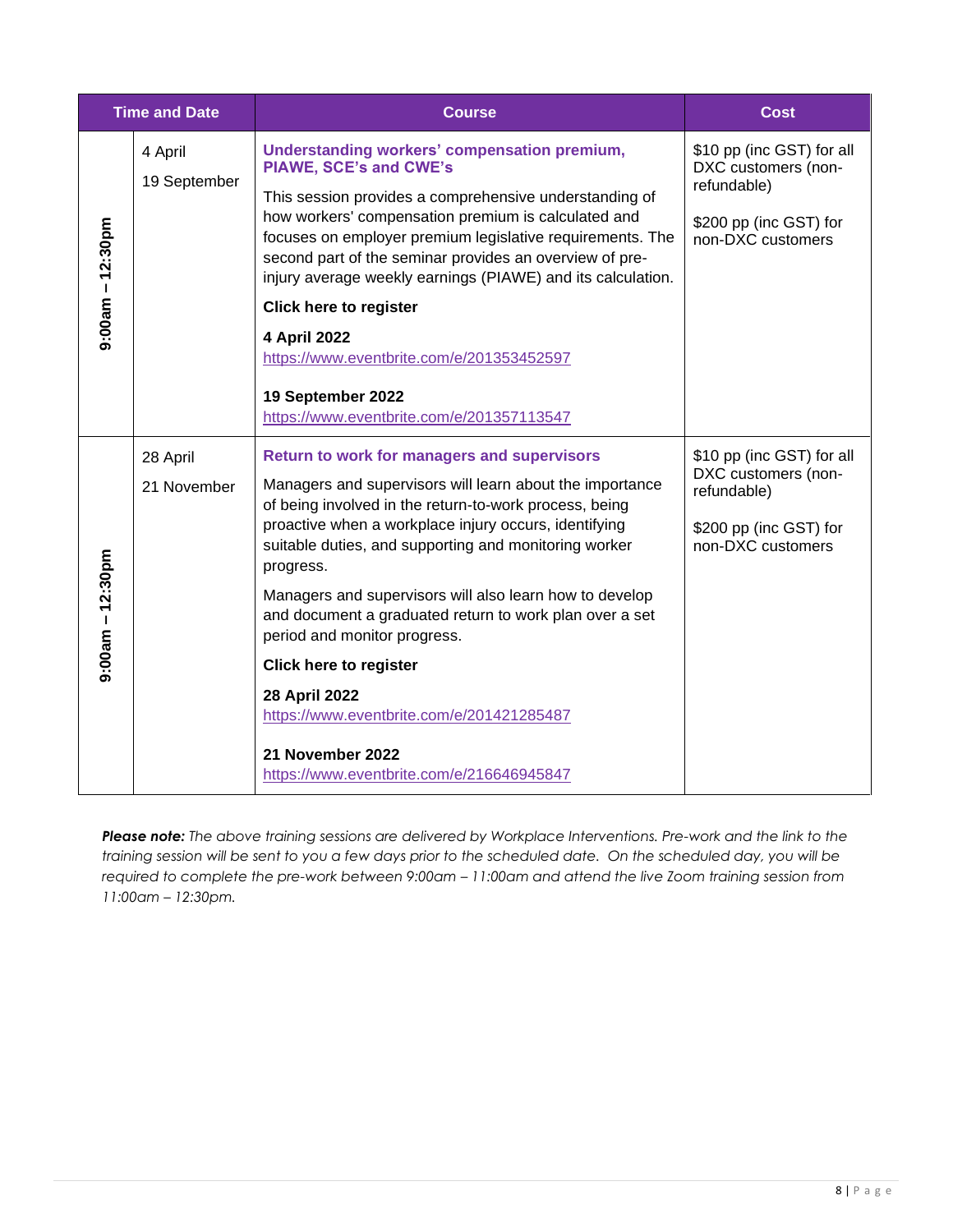<span id="page-8-4"></span><span id="page-8-3"></span><span id="page-8-2"></span><span id="page-8-1"></span><span id="page-8-0"></span>

| <b>Health and Safety</b> |                      |                                                                                                                                                                                                                                                                                                                                                                                                                                                                                        |                                                                                                                |  |
|--------------------------|----------------------|----------------------------------------------------------------------------------------------------------------------------------------------------------------------------------------------------------------------------------------------------------------------------------------------------------------------------------------------------------------------------------------------------------------------------------------------------------------------------------------|----------------------------------------------------------------------------------------------------------------|--|
|                          | <b>Time and Date</b> | <b>Course</b>                                                                                                                                                                                                                                                                                                                                                                                                                                                                          | <b>Cost</b>                                                                                                    |  |
| $9:00$ am $-11:00$ am    | 3 February           | <b>Incident investigation</b><br>This seminar provides participants with practical skills for<br>investigating workplace incidents, determining contributing<br>factors and implementing controls to prevent reoccurrence.<br><b>Click here to register</b><br>https://www.eventbrite.com/e/204236957237                                                                                                                                                                               | \$10 pp (inc GST) for all<br>DXC customers (non-<br>refundable)<br>\$200 pp (inc GST) for<br>non-DXC customers |  |
| $9:00$ am $-11:00$ am    | 17 March             | The principles of manual handling and ergonomics<br>This session covers the fundamentals of the human spine,<br>how the back, muscles, ligaments and tendons react, an<br>approach towards maintaining back health and how we can<br>develop the habit of doing things in the safest manner.<br><b>Click here to register</b><br>https://www.eventbrite.com/e/204244860877                                                                                                             | \$10 pp (inc GST) for all<br>DXC customers (non-<br>refundable)<br>\$200 pp (inc GST) for<br>non-DXC customers |  |
| $9:00$ am – 11:00am      | 13 April             | <b>Principles of risk management</b><br>This program will provide participants with an<br>understanding of:<br>how to proactively address workplace hazards<br>٠<br>how organisations can identify and assess the risk of<br>٠<br>both psychological and physical injuries<br>how organisations can effectively control the risk of<br>hazards<br>how organisations can prevent workplace injuries.<br>п<br><b>Click here to register</b><br>https://www.eventbrite.com/e/204264499617 | \$10 pp (inc GST) for all<br>DXC customers (non-<br>refundable)<br>\$200 pp (inc GST) for<br>non-DXC customers |  |
| $9:00$ am – 11:00am      | 27 April<br>3 August | <b>Safety for managers and supervisors</b><br>(Senior Leadership Team)<br>This program will provide you with an understanding of your<br>OHS legal obligations, the role of WorkSafe Inspectors and<br>Health and Safety Representatives (HSR's) and how to<br>facilitate return to work for your injured workers.<br><b>Click here to register</b><br>27 April 2022<br>https://www.eventbrite.com/e/204268431377<br>3 August 2022<br>https://www.eventbrite.com/e/204281781307        | \$10 pp (inc GST) for all<br>DXC customers (non-<br>refundable)<br>\$200 pp (inc GST) for<br>non-DXC customers |  |
| <b>Time and Date</b>     |                      | <b>Course</b>                                                                                                                                                                                                                                                                                                                                                                                                                                                                          | <b>Cost</b>                                                                                                    |  |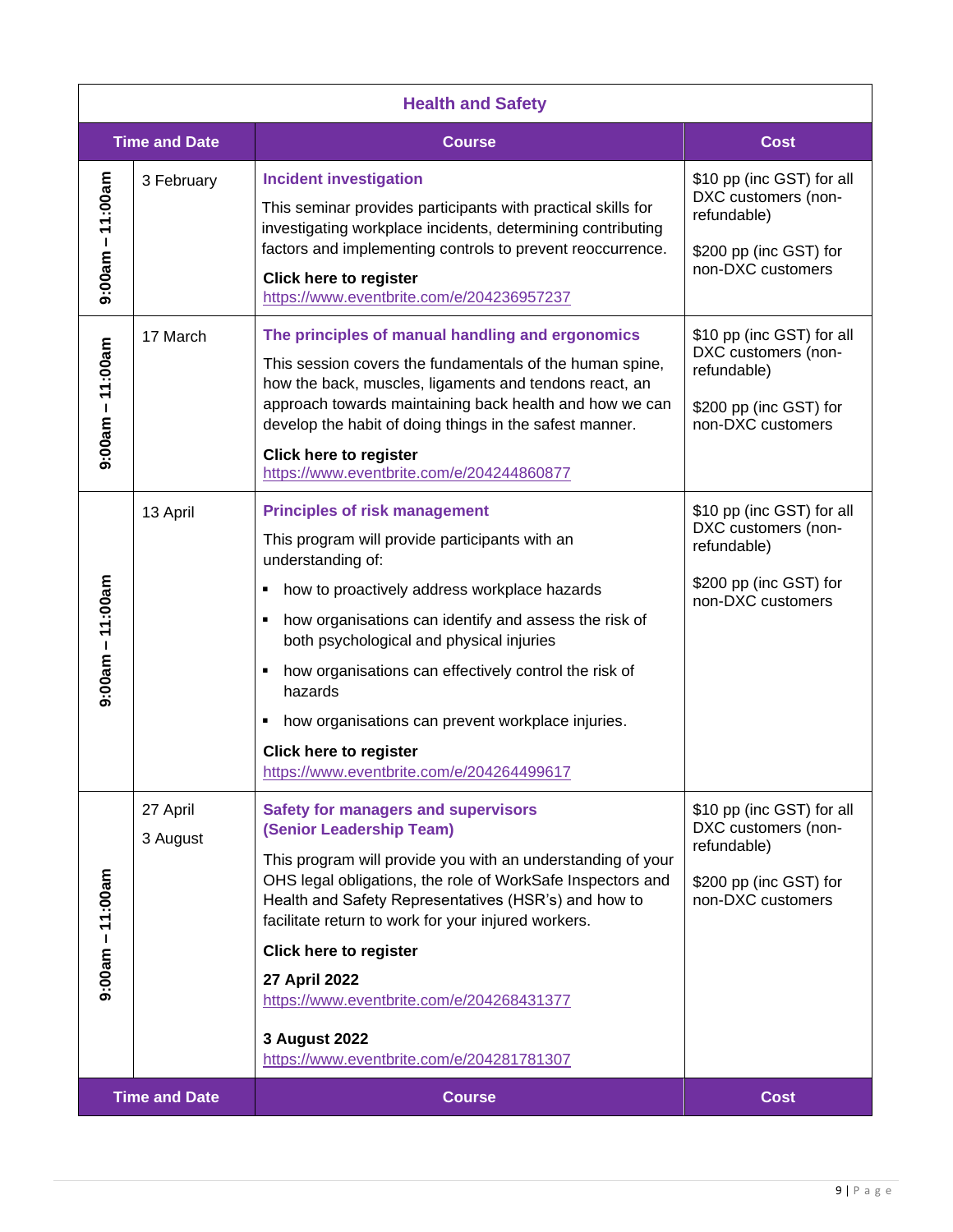<span id="page-9-2"></span><span id="page-9-1"></span><span id="page-9-0"></span>

| $9:00$ am $-11:00$ am | 17 May      | Understanding your ageing workforce and their safety<br>This seminar examines how to manage the safety of an<br>ageing workforce and the ageing workers' safety<br>responsibilities.<br><b>Click here to register</b><br>https://www.eventbrite.com/e/223091301087                                                                                                                                            | \$10 pp (inc GST) for all<br>DXC customers (non-<br>refundable)<br>\$200 pp (inc GST) for<br>non-DXC customers |
|-----------------------|-------------|---------------------------------------------------------------------------------------------------------------------------------------------------------------------------------------------------------------------------------------------------------------------------------------------------------------------------------------------------------------------------------------------------------------|----------------------------------------------------------------------------------------------------------------|
| $9:00$ am $-11:00$ am | 12 July     | <b>Understanding mindfulness and safety</b><br>This seminar examines the human mind, its function when<br>required to focus, why distractions occur and how<br>mindfulness impacts safety.<br>This program will cover what the research is telling us and<br>how to synchronise mindfulness with safety.<br><b>Click here to register</b><br>https://www.eventbrite.com/e/204282633857                        | \$10 pp (inc GST) for all<br>DXC customers (non-<br>refundable)<br>\$200 pp (inc GST) for<br>non-DXC customers |
| $9:00$ am – 11:00am   | 6 September | <b>Fit for work</b><br>This seminar provides an understanding of the importance<br>of a healthy lifestyle to reduce injury and improve quality of<br>life.<br>Topics include promoting health and wellbeing in the<br>workplace, physical fitness and nutrition, the importance of<br>work-life balance and fatigue management.<br><b>Click here to register</b><br>https://www.eventbrite.com/e/204285351987 | \$10 pp (inc GST) for all<br>DXC customers (non-<br>refundable)<br>\$200 pp (inc GST) for<br>non-DXC customers |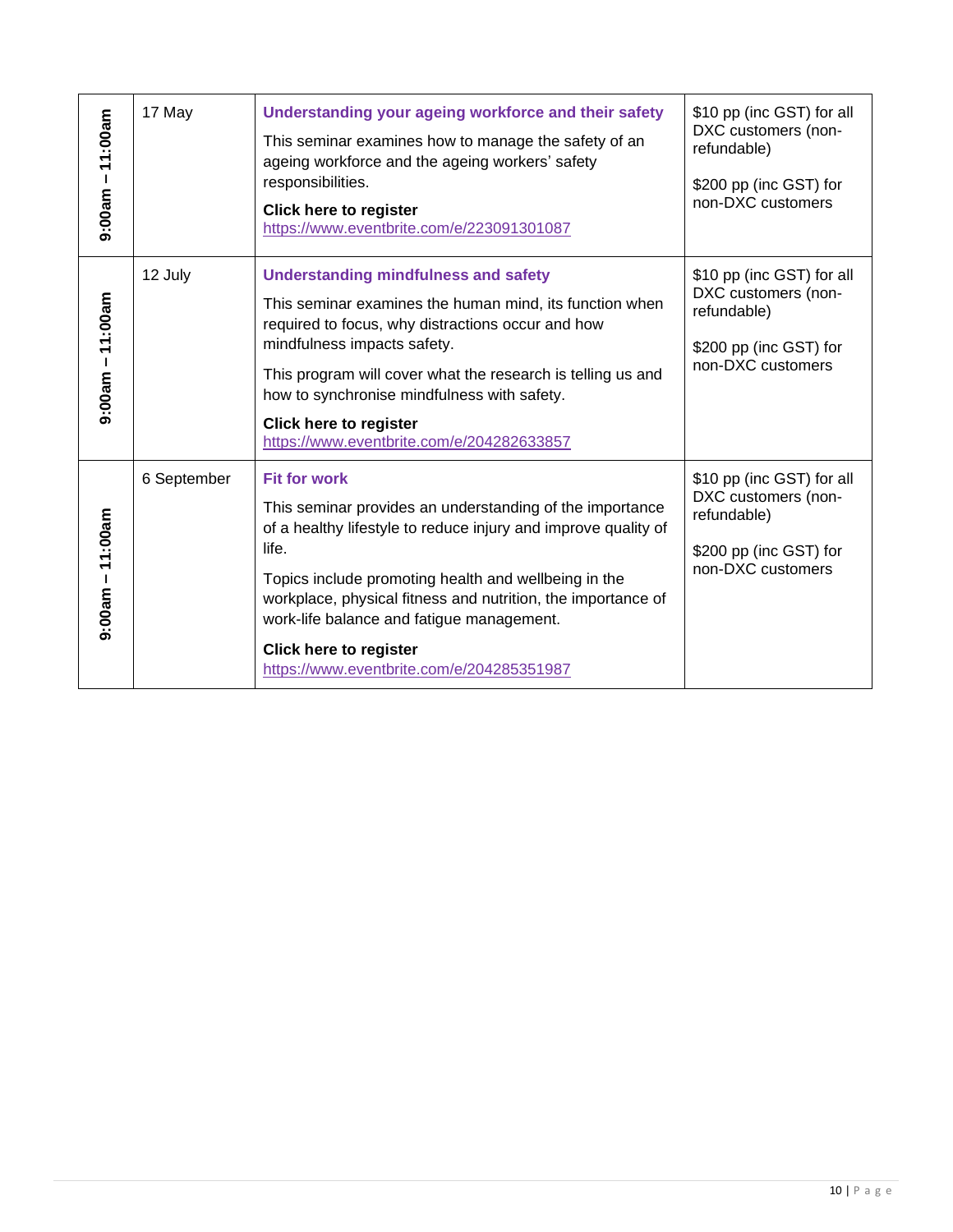<span id="page-10-3"></span><span id="page-10-2"></span><span id="page-10-1"></span><span id="page-10-0"></span>

| <b>Mental Health</b> |                           |                                                                                                                                                                                                                                                                                                                                                                                                                                                                                                                                                                                            |                                                                                                                |  |
|----------------------|---------------------------|--------------------------------------------------------------------------------------------------------------------------------------------------------------------------------------------------------------------------------------------------------------------------------------------------------------------------------------------------------------------------------------------------------------------------------------------------------------------------------------------------------------------------------------------------------------------------------------------|----------------------------------------------------------------------------------------------------------------|--|
|                      | <b>Time and Date</b>      | <b>Course</b>                                                                                                                                                                                                                                                                                                                                                                                                                                                                                                                                                                              | <b>Cost</b>                                                                                                    |  |
| $9:00$ am – 11:00am  | 16 February<br>21 October | <b>Having difficult conversations</b><br>These are often conversations at work that we find difficult<br>or challenging.<br>This session aims to give people leaders some simple tips<br>and tools to manage these conversations with their staff.<br>From performance management to dealing with complex<br>mental health issues, we will explore some practical ways<br>to support staff during these difficult times.<br><b>Click here to register</b><br>16 February 2022<br>https://www.eventbrite.com/e/204286696007<br>21 October 2022<br>https://www.eventbrite.com/e/204287538527 | \$10 pp (inc GST) for all<br>DXC customers (non-<br>refundable)<br>\$200 pp (inc GST) for<br>non-DXC customers |  |
| $9:00$ am – 11:00am  | 23 March<br>16 August     | <b>Mental health in the workplace</b><br>This session will explore the statistics and information<br>regarding workplace mental health, the main causes of<br>mental ill-health, how to increase our awareness of mental<br>health issues and the current stigma surrounding mental<br>health.<br>We will then determine how to practically address mental<br>health in organisations.<br><b>Click here to register</b><br>23 March 2022<br>https://www.eventbrite.com/e/204288230597<br><b>16 August 2022</b><br>https://www.eventbrite.com/e/204288691977                                | \$10 pp (inc GST) for all<br>DXC customers (non-<br>refundable)<br>\$200 pp (inc GST) for<br>non-DXC customers |  |
| $9:00$ am – 11:00am  | 12 May                    | Mental health essentials for supervisors and managers<br>This practical module deals with a key leadership skill of<br>addressing mental ill health within your immediate or<br>broader team.<br>The session will examine the two main mental health<br>conditions and the detection of early warning signs of<br>mental-ill health. We will then discuss ways in which we<br>can facilitate effective and supportive conversations with<br>staff about their mental health and wellbeing.<br><b>Click here to register</b><br>https://www.eventbrite.com/e/204290647827                   | \$10 pp (inc GST) for all<br>DXC customers (non-<br>refundable)<br>\$200 pp (inc GST) for<br>non-DXC customers |  |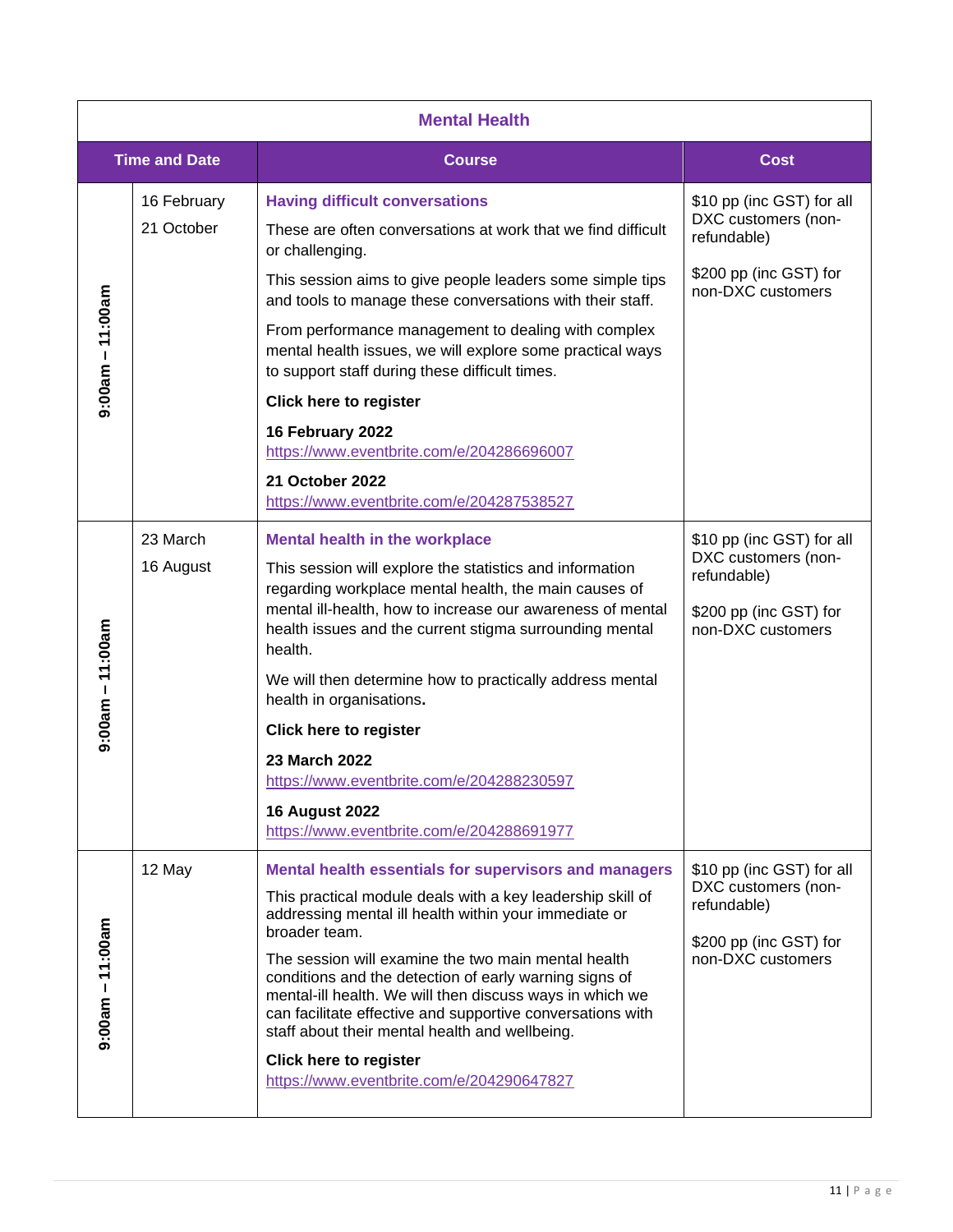<span id="page-11-1"></span><span id="page-11-0"></span>

| <b>Time and Date</b> |                    | <b>Course</b>                                                                                                                                                                                                                                                                                                                                                                                                                                                                       | <b>Cost</b>                                                                                                    |
|----------------------|--------------------|-------------------------------------------------------------------------------------------------------------------------------------------------------------------------------------------------------------------------------------------------------------------------------------------------------------------------------------------------------------------------------------------------------------------------------------------------------------------------------------|----------------------------------------------------------------------------------------------------------------|
| $9:00$ am – 11:00am  | 7 April<br>22 July | <b>Bullying and harassment in the workplace</b><br>In this session, we will explore the definition of bullying and<br>harassment from the legal aspect with some practical<br>examples.<br>We will also cover how bullying and harassment can lead<br>to a psychological injury claim.<br><b>Click here to register</b><br><b>7 April 2022</b><br>https://www.eventbrite.com/e/204292804277<br>22 July 2022<br>https://www.eventbrite.com/e/223730121817                            | \$10 pp (inc GST) for all<br>DXC customers (non-<br>refundable)<br>\$200 pp (inc GST) for<br>non-DXC customers |
| $9:00$ am – 11:00am  | 14 September       | <b>Creating a mentally healthy workplace</b><br>This session will introduce participants to the foundations<br>of a mentally healthy workplace.<br>The content will cover the pre-requisites of creating a<br>workplace environment focussed on reducing the risk of<br>stress and mental ill-health, and basic strategies in<br>developing an organisational Mental Health and Wellbeing<br>program.<br><b>Click here to register</b><br>https://www.eventbrite.com/e/204293616707 | \$10 pp (inc GST) for all<br>DXC customers (non-<br>refundable)<br>\$200 pp (inc GST) for<br>non-DXC customers |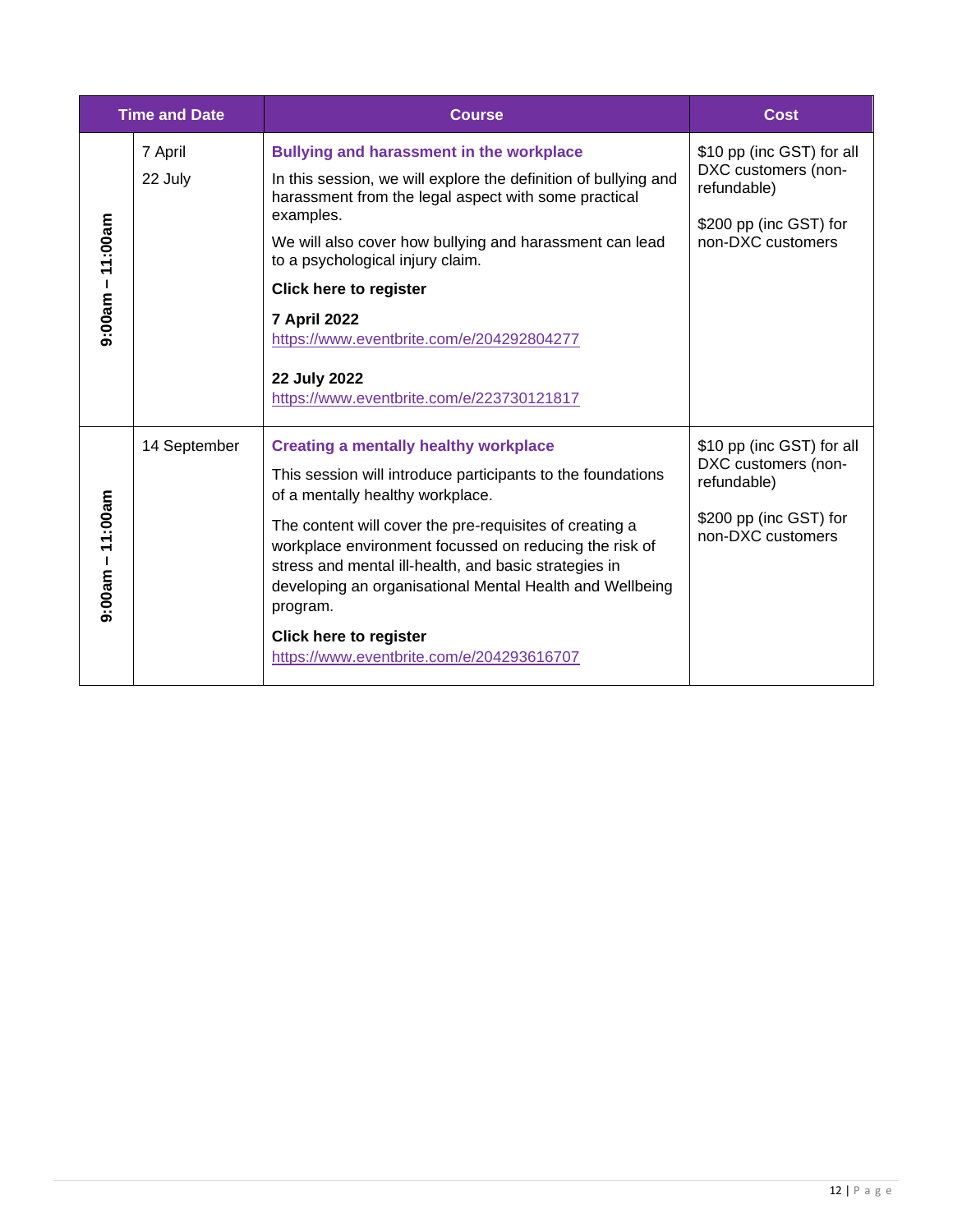

<span id="page-12-0"></span>

| <b>Workcover / Return to Work</b>                                                                                                                                                                                                                                                                                                                                                                                                                   |                                                                                           |
|-----------------------------------------------------------------------------------------------------------------------------------------------------------------------------------------------------------------------------------------------------------------------------------------------------------------------------------------------------------------------------------------------------------------------------------------------------|-------------------------------------------------------------------------------------------|
| <b>Course</b>                                                                                                                                                                                                                                                                                                                                                                                                                                       | <b>Cost</b>                                                                               |
| Two day The Role of a Return to Work Coordinator (WorkSafe Endorsed)<br>Following the principles of effective injury management, RTW Coordinators will be<br>equipped with the tools to effectively meet the return to work obligations under the<br>WIRC Act 2013, including the steps required to facilitate a safe and sustainable<br>return to work. This comprehensive course is also helpful for those managing<br>non-work-related injuries. | \$420 pp (plus GST) for<br>online<br><b>OR</b><br>\$460 pp (plus GST) for<br>face-to-face |
| A WorkSafe endorsed certificate is issued upon completion.<br>Topics include:<br>Prepare for return to work<br>٠<br>Role of a Return to Work Coordinator<br>٠<br>Return an injured worker to work<br>٠<br>Plan for return to work<br>٠<br>Employer assistance<br>٠<br>Worker support and worker obligations<br>٠<br>Communication with Treating Practitioners and Occupational Rehabilitation<br>٠<br>Providers.                                    | Use the code 'DXC' to<br>receive a 10% discount                                           |
| This course is offered face-to-face $(9:00am - 4:30pm)$ or entirely online.<br>Format                                                                                                                                                                                                                                                                                                                                                               |                                                                                           |
| Online with a combination of Zoom and webinars<br><b>OR</b><br>Two days face-to-face<br>*Please refer to the registration link below to view dates and times.<br><b>Click here to register</b><br>https://workplaceinterventions.com.au/return-to-work-coordinator-training/                                                                                                                                                                        |                                                                                           |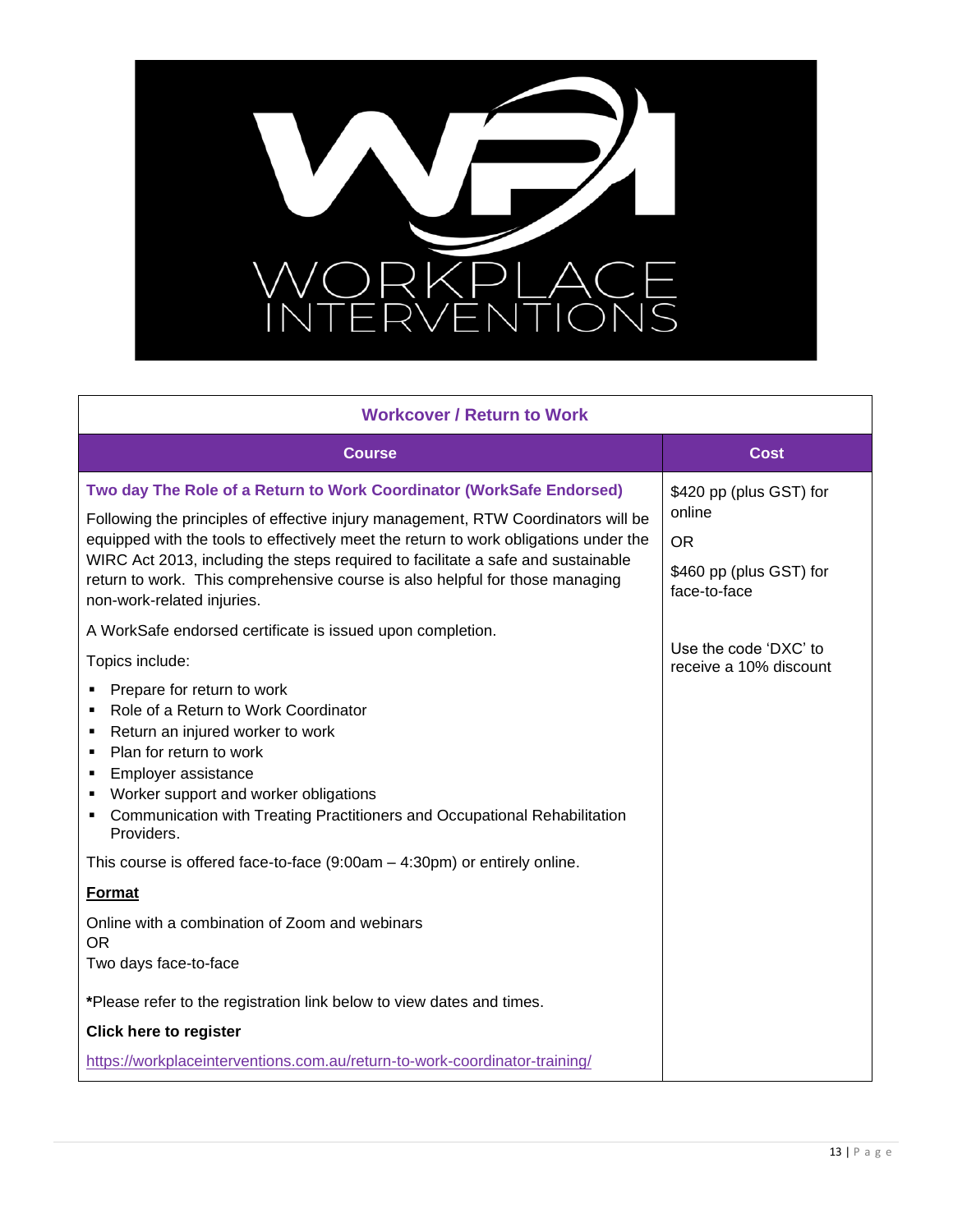<span id="page-13-1"></span><span id="page-13-0"></span>

| <b>Course</b>                                                                                                                                                                          | <b>Cost</b>                                     |
|----------------------------------------------------------------------------------------------------------------------------------------------------------------------------------------|-------------------------------------------------|
| Two-day Advanced WorkCover and Return to Work (Part 1)                                                                                                                                 | \$495 pp (plus GST)                             |
| This intensive course is designed to improve and upskill experienced Return to<br>Work Coordinators and senior leaders responsible for workers' compensation and<br>injury management. | Use the code 'DXC' to<br>receive a 15% discount |
| Participants will acquire the practical tools and skills to identify workplace<br>strategies to improve their injury management processes and achieve better<br>outcomes.              |                                                 |
| Part 1 of this advanced program covers the following topics:                                                                                                                           |                                                 |
| New and Emerging Trends in Workers' Compensation<br>٠                                                                                                                                  |                                                 |
| How to Implement a Positive Return to Work Culture<br>٠                                                                                                                                |                                                 |
| The Role of Supervisors and Managers in the Return-to-Work Process<br>٠                                                                                                                |                                                 |
| Managing Complex Claims and:<br>٠                                                                                                                                                      |                                                 |
| Understanding Premium - Through Strategic Claims Management<br>٠                                                                                                                       |                                                 |
| Format                                                                                                                                                                                 |                                                 |
| Online with a combination of pre course work (self-paced) followed by live Zoom<br>training                                                                                            |                                                 |
| *Please refer to the registration link below to view dates and times.                                                                                                                  |                                                 |
| <b>Click here to register</b>                                                                                                                                                          |                                                 |
| https://workplaceinterventions.com.au/workcover-return-to-work-training-courses                                                                                                        |                                                 |
| Two-day Advanced WorkCover and Return to Work (Part 2)                                                                                                                                 | \$495 pp (plus GST)                             |
| This intensive course is designed to improve and upskill experienced Return to<br>Work Coordinators and senior leaders responsible for workers' compensation and<br>injury management. | Use the code 'DXC' to<br>receive a 15% discount |
| Part 2 of this advanced program covers the following topics:                                                                                                                           |                                                 |
| The role of emotional intelligence (EQ) in return to work                                                                                                                              |                                                 |
| Reaching resolution: Participating in dispute resolution process                                                                                                                       |                                                 |
| Mental Health: Improving pre and early claims management skills<br>п                                                                                                                   |                                                 |
| Treating practitioners: Strategies for engaging challenging GPs<br>٠                                                                                                                   |                                                 |
| <b>Format</b>                                                                                                                                                                          |                                                 |
| Online with a combination of pre course work (self-paced) followed by live Zoom<br>training                                                                                            |                                                 |
| *Please refer to the registration link below to view dates and times.                                                                                                                  |                                                 |
| <b>Click here to register</b>                                                                                                                                                          |                                                 |
| https://workplaceinterventions.com.au/workcover-return-to-work-training-courses                                                                                                        |                                                 |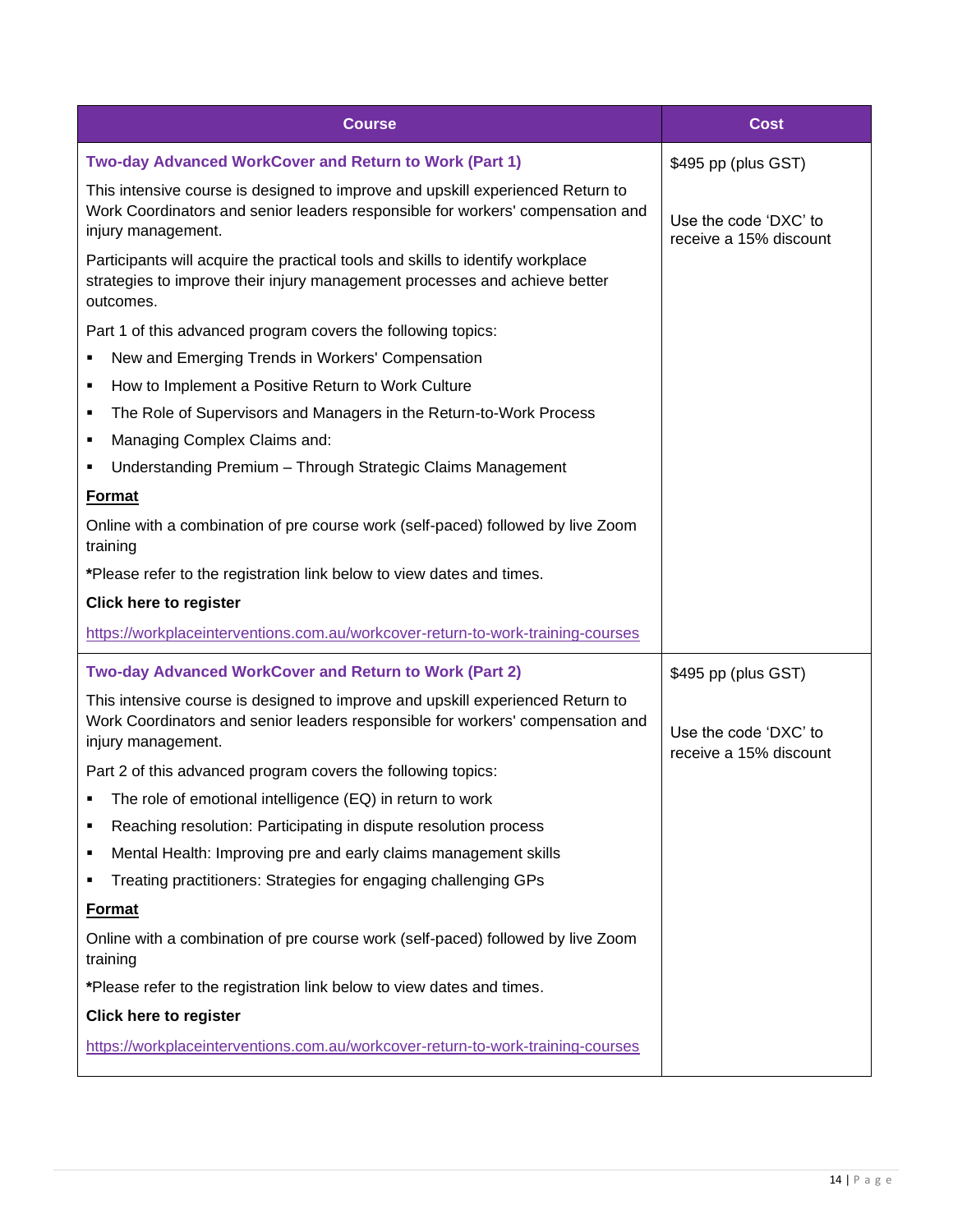<span id="page-14-1"></span><span id="page-14-0"></span>

| <b>Course</b>                                                                                                                                                                    | <b>Cost</b>            |
|----------------------------------------------------------------------------------------------------------------------------------------------------------------------------------|------------------------|
| How to develop a return to work plan for a Mental Injury                                                                                                                         | \$199 pp (plus GST)    |
| This session is ideal for those responsible for supporting employees experiencing<br>mental ill-health.                                                                          | Use the code 'DXC' to  |
| This session is also beneficial for anyone involved in the return-to-work process,<br>such as return to work coordinators, people managers, executives or peer support<br>staff. | receive a 20% discount |
| Topics include:                                                                                                                                                                  |                        |
| Common workplace mental injuries                                                                                                                                                 |                        |
| Mental injury process overview<br>٠                                                                                                                                              |                        |
| Collaboration with key parties<br>٠                                                                                                                                              |                        |
| Developing, monitoring, reviewing and graduating return to work plans<br>٠                                                                                                       |                        |
| Workplace adjustments and reasonable adjustments<br>٠                                                                                                                            |                        |
| <b>Format</b>                                                                                                                                                                    |                        |
| Online with a combination of pre course work (self-paced) followed by live Zoom<br>workshop.                                                                                     |                        |
| *Please refer to the registration link below to view dates and times.                                                                                                            |                        |
| <b>Click here to register</b>                                                                                                                                                    |                        |
| https://workplaceinterventions.com.au/mental-health-training-courses                                                                                                             |                        |
| How to develop a return to work plan for a Physical Injury                                                                                                                       | \$399 pp (plus GST)    |
| Designed to improve and upskill experienced RTW Coordinators and those<br>responsible for Workers' Compensation.                                                                 | Use the code 'DXC' to  |
| Part 1 of this advanced program covers the following topics:                                                                                                                     | receive a 20% discount |
| New and emerging trends in workers' compensation                                                                                                                                 |                        |
| How to implement and positive return to work culture                                                                                                                             |                        |
| The role of supervisors and managers in the return to work process<br>٠                                                                                                          |                        |
| Managing complex claims, and<br>٠                                                                                                                                                |                        |
| Understanding premium - through strategic claims management<br>٠                                                                                                                 |                        |
| <b>Format</b>                                                                                                                                                                    |                        |
| Online with a combination of pre course work (self-paced) followed by live Zoom<br>workshop.                                                                                     |                        |
| *Please refer to the registration link below to view dates and times.                                                                                                            |                        |
| <b>Click here to register</b>                                                                                                                                                    |                        |
| https://workplaceinterventions.com.au/workcover-return-to-work-training-courses                                                                                                  |                        |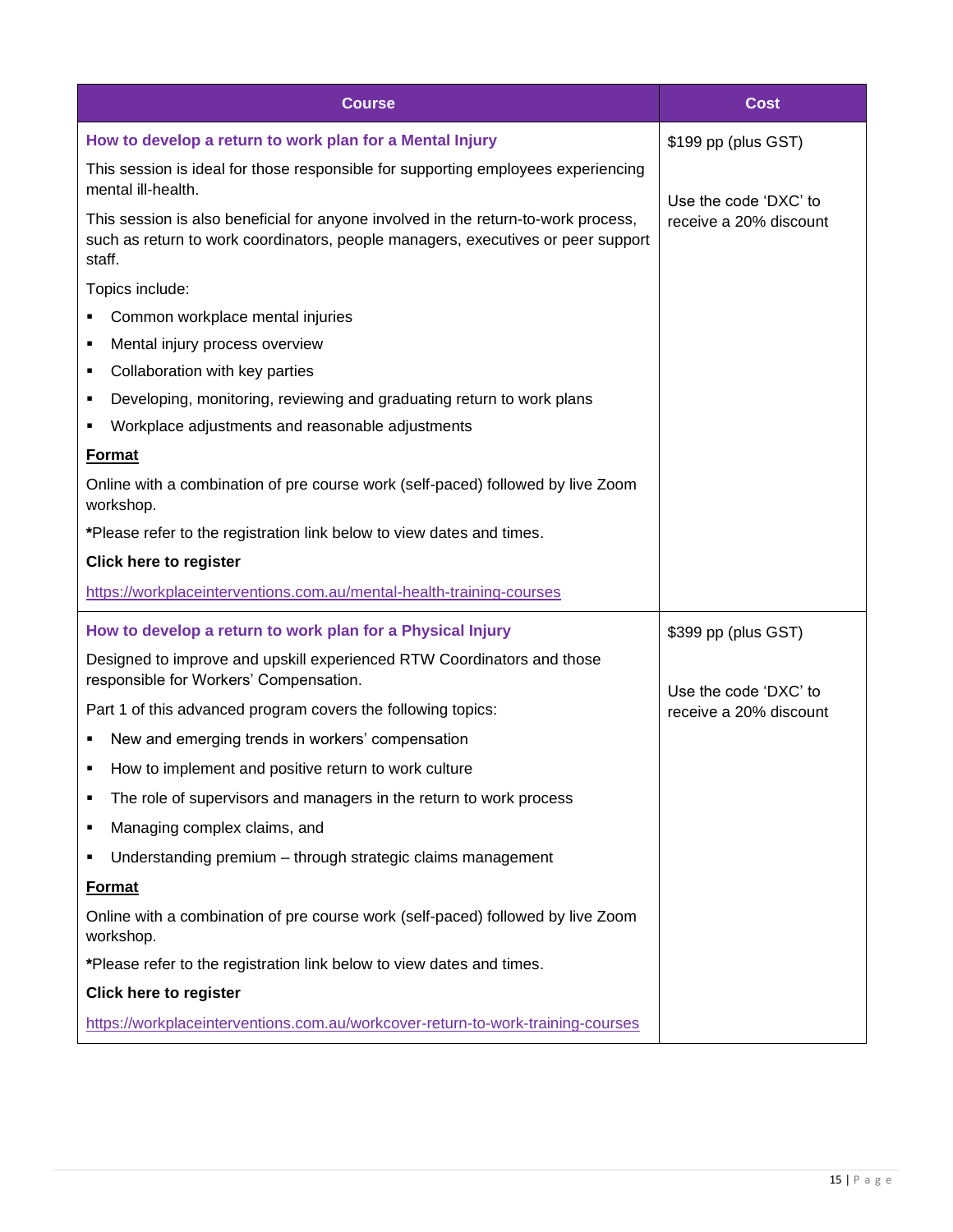<span id="page-15-1"></span><span id="page-15-0"></span>

| <b>Mental Health</b>                                                                                                                                                            |                                                 |
|---------------------------------------------------------------------------------------------------------------------------------------------------------------------------------|-------------------------------------------------|
| <b>Course</b>                                                                                                                                                                   | <b>Cost</b>                                     |
| <b>Standard Mental Health First Aid Accredited Training</b>                                                                                                                     | \$399 pp (plus GST) face-<br>to-face            |
| This program is offered via;                                                                                                                                                    | <b>OR</b>                                       |
| Face to face: 2-days face to face (in class) training session,                                                                                                                  | \$289 pp (plus GST)                             |
| Entirely online consisting of self-paced eLearning (4-7 hours) followed by 2 x<br>٠<br>2.5 hour 'online' facilitator-led sessions,                                              | eLearning package                               |
| Blended consisting of self-paced eLearning (4-7 hours) followed by a five-hour<br>٠<br>face to face training session.                                                           | Use the code 'DXC' to                           |
| This accredited program helps employers and individuals implement a best<br>practice early intervention approach for those experiencing poor mental health.                     | receive a 15% discount                          |
| Participants will learn how to recognise the symptoms of different illnesses and<br>assess for mental health crises, equipping participants to provide immediate<br>assistance. |                                                 |
| Those trained as accredited MHFAiders can be appointed as Mental Health First<br>Aid Officers in the workplace. 3-year accreditation.                                           |                                                 |
| Format:                                                                                                                                                                         |                                                 |
| Online with a combination of 2x 2.5-hour Zoom session and eLearning OR Face-<br>to-face                                                                                         |                                                 |
| <b>Click here to register</b>                                                                                                                                                   |                                                 |
| https://workplaceinterventions.com.au/mental-health-accredited-training-courses                                                                                                 |                                                 |
| <b>Refresher Mental Health First Aid Accredited Training</b>                                                                                                                    | \$199 pp (plus GST) online                      |
| Offered as a face to face in class session (4 hours) or fully online (4.5 hours).                                                                                               | and face-to-face                                |
| This course allows people who have previously completed the standard MHFA<br>course to refresh their knowledge and skills and enables a further 3-year<br>accreditation.        | Use the code 'DXC' to<br>receive a 15% discount |
| This course given participants an opportunity to;                                                                                                                               |                                                 |
| Gain an understanding of the latest research in the mental health field<br>٠                                                                                                    |                                                 |
| Refresh / discuss 3 key actions for helping someone who is suicidal<br>٠                                                                                                        |                                                 |
| Work through complex mental health first aid interactions<br>٠                                                                                                                  |                                                 |
| Practice mental health first aid skills.<br>٠                                                                                                                                   |                                                 |
| *Please refer to the registration link below to view dates and times.                                                                                                           |                                                 |
| <b>Click here to register</b>                                                                                                                                                   |                                                 |
| https://workplaceinterventions.com.au/mental-health-accredited-training-courses                                                                                                 |                                                 |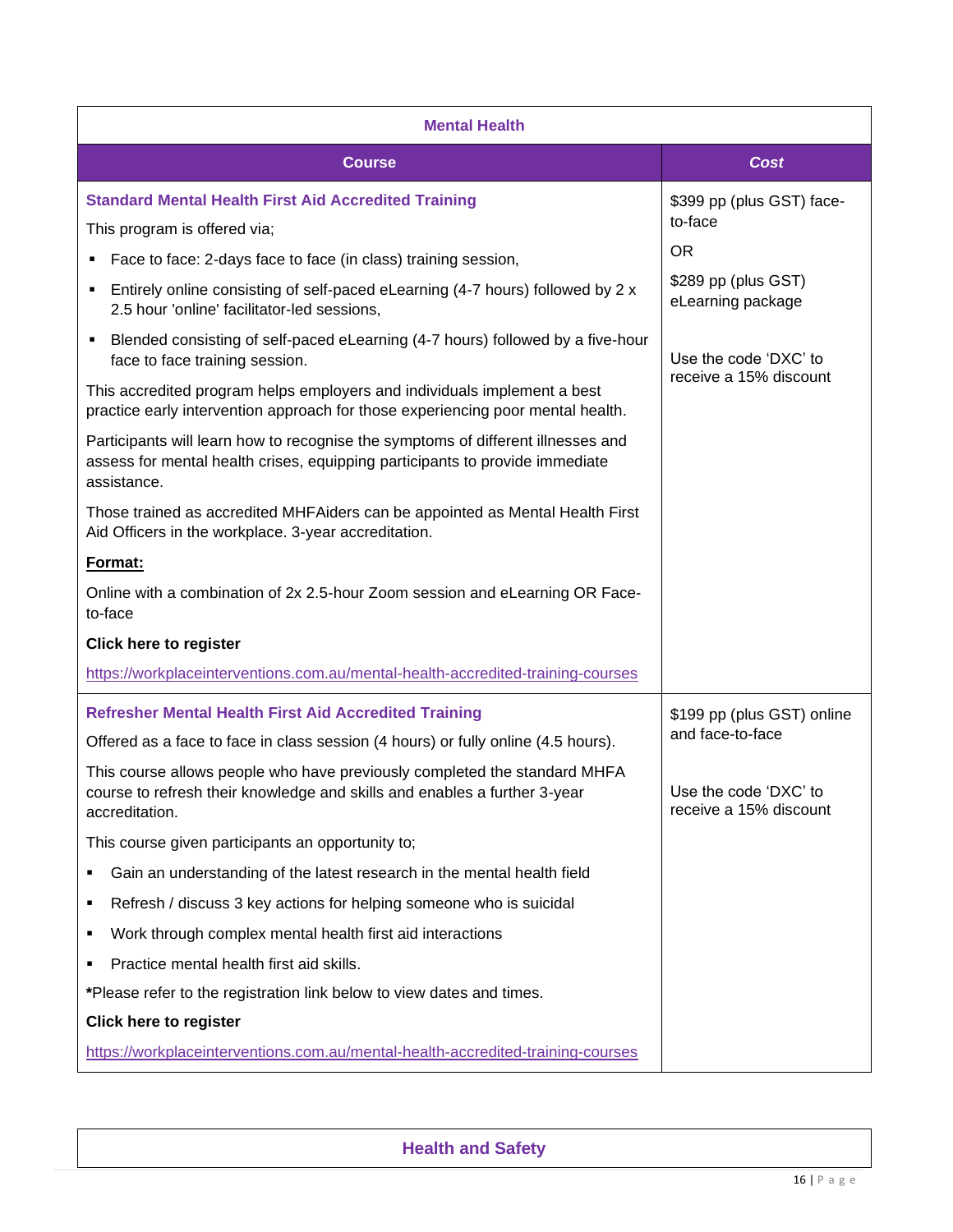<span id="page-16-0"></span>

| <b>Course</b>                                                                                                                                                                | Cost                                            |
|------------------------------------------------------------------------------------------------------------------------------------------------------------------------------|-------------------------------------------------|
| Five-day Health and Safety Representatives (HSR) Initial OHS<br>*WorkSafe Approved Course                                                                                    | \$1190 pp (plus GST) face-<br>to-face           |
| This course for newly elected HSRs is designed to provide them with knowledge<br>and practical skills to effectively deal with OHS issues within their workplace.            | OR.                                             |
| During this program participants will learn how to:                                                                                                                          | \$980 pp (plus GST) online                      |
| Interpret the OHS legislative framework and its relationship to the HSR<br>٠                                                                                                 |                                                 |
| Identify key parties and their legislative obligations and duties<br>٠                                                                                                       | Use the code 'DXC' to<br>receive a 15% discount |
| Establish representation in their workplace<br>٠                                                                                                                             |                                                 |
| Participate in consultation and issue resolution<br>٠                                                                                                                        |                                                 |
| Represent designated workgroup members in any OHS risk management<br>٠<br>process is undertaken by the appropriate duty holder(s)                                            |                                                 |
| Issuing Provisional Improvement Notice (PIN) and directing cessation of work.                                                                                                |                                                 |
| This course will also be beneficial to line managers, supervisors, safety officers,<br>SME business owners, HR, RTW Coordinators and health and safety committee<br>members. |                                                 |
| Format:                                                                                                                                                                      |                                                 |
| Online or face-to-face                                                                                                                                                       |                                                 |
| *Please refer to the registration link below to view dates and times.                                                                                                        |                                                 |
| <b>Click here to register</b>                                                                                                                                                |                                                 |
| https://workplaceinterventions.com.au/continuous-improvement-training-courses                                                                                                |                                                 |
|                                                                                                                                                                              |                                                 |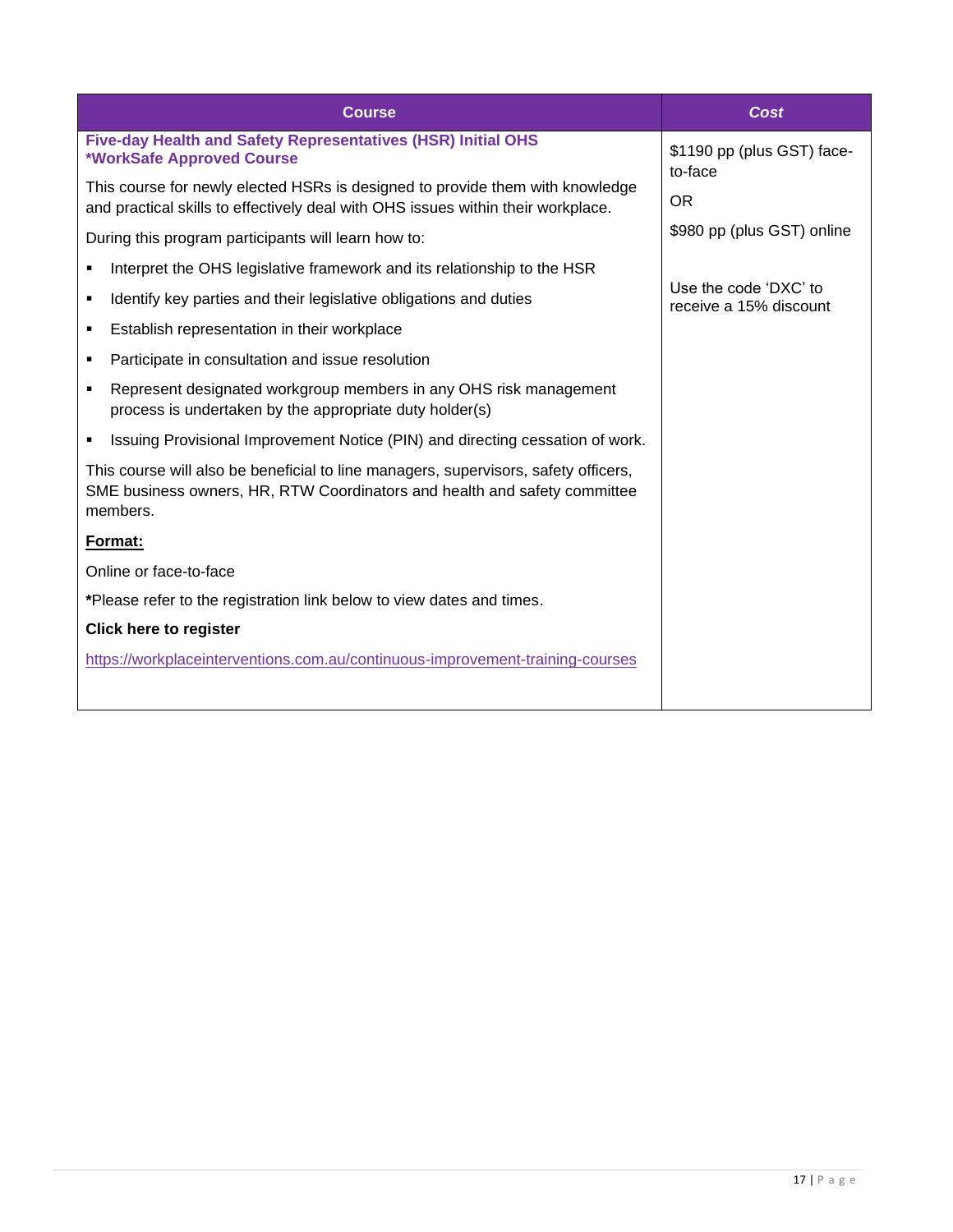<span id="page-17-1"></span><span id="page-17-0"></span>

| <b>Continuous Improvement</b>                                                                                                                                                                                                                                                                                                                                                                                                                   |                                                 |  |  |
|-------------------------------------------------------------------------------------------------------------------------------------------------------------------------------------------------------------------------------------------------------------------------------------------------------------------------------------------------------------------------------------------------------------------------------------------------|-------------------------------------------------|--|--|
| <b>Course</b>                                                                                                                                                                                                                                                                                                                                                                                                                                   | Cost                                            |  |  |
| <b>Leadership Development</b>                                                                                                                                                                                                                                                                                                                                                                                                                   | \$275 pp (plus GST)                             |  |  |
| This session will provide participants with the insights, awareness, and<br>techniques to lead more effectively for those currently in a leadership position or<br>new to a leadership role.                                                                                                                                                                                                                                                    | Use the code 'DXC' to<br>receive a 20% discount |  |  |
| This professional development program will provide participants with crucial skills<br>like creating and communicating a vision, use of appropriate body language,<br>emotional intelligence, giving formal feedback, using the art of persuasion,<br>creative problem solving and decision making, and encouraging personal and<br>professional growth.                                                                                        |                                                 |  |  |
| This course is ideal for anyone new to a leadership role or those already acting in<br>a leadership role wanting to enhance their skills.                                                                                                                                                                                                                                                                                                       |                                                 |  |  |
| <b>Topics include:</b><br>Accepting your Role as a Leader<br>Giving a Reason and Direction to your People<br>٠<br>Communicating Effectively as a Team Leader<br>٠<br>Performance Management Techniques<br>Problem Solved; Decision Made<br>٠                                                                                                                                                                                                    |                                                 |  |  |
| Format:<br>Half Day – Online with a combination of pre-course work (self-paced) followed by<br>live Zoom training.                                                                                                                                                                                                                                                                                                                              |                                                 |  |  |
| *Please refer to the registration link below to view dates and times.                                                                                                                                                                                                                                                                                                                                                                           |                                                 |  |  |
| <b>Click here to register</b><br>https://workplaceinterventions.com.au/continuous-improvement-training-courses                                                                                                                                                                                                                                                                                                                                  |                                                 |  |  |
| <b>Organisational Development</b>                                                                                                                                                                                                                                                                                                                                                                                                               | \$225 pp (plus GST)                             |  |  |
| In an increasingly competitive and dynamic business environment, organisational<br>development and design are becoming essential game-changers. To win in the<br>marketplace, businesses need to continuously align strategy, culture, internal<br>processes, and optimise cross-departmental communication, this program is<br>designed to equip you with the skills and expertise to help your organisation<br>thrive, now and in the future. | Use the code 'DXC' to<br>receive a 20% discount |  |  |
| From diagnostics, to designing interventions and evaluating the impact, you will<br>immerse yourself in the organisational development cycle learning how to help<br>your organisation build a better, stronger, more aligned workforce and improved<br>organisational effectiveness.                                                                                                                                                           |                                                 |  |  |
| You will do this by learning key concepts and theories, but also the practical side<br>through exercises and group discussions.                                                                                                                                                                                                                                                                                                                 |                                                 |  |  |
| Organisational development is a science-based process that helps organisations<br>build their capacity to change. This is a complex field however, there are skill and<br>techniques that you can use in your work to build a stronger, better and more<br>resilient organisation. And that is what you will learn in this online training course.                                                                                              |                                                 |  |  |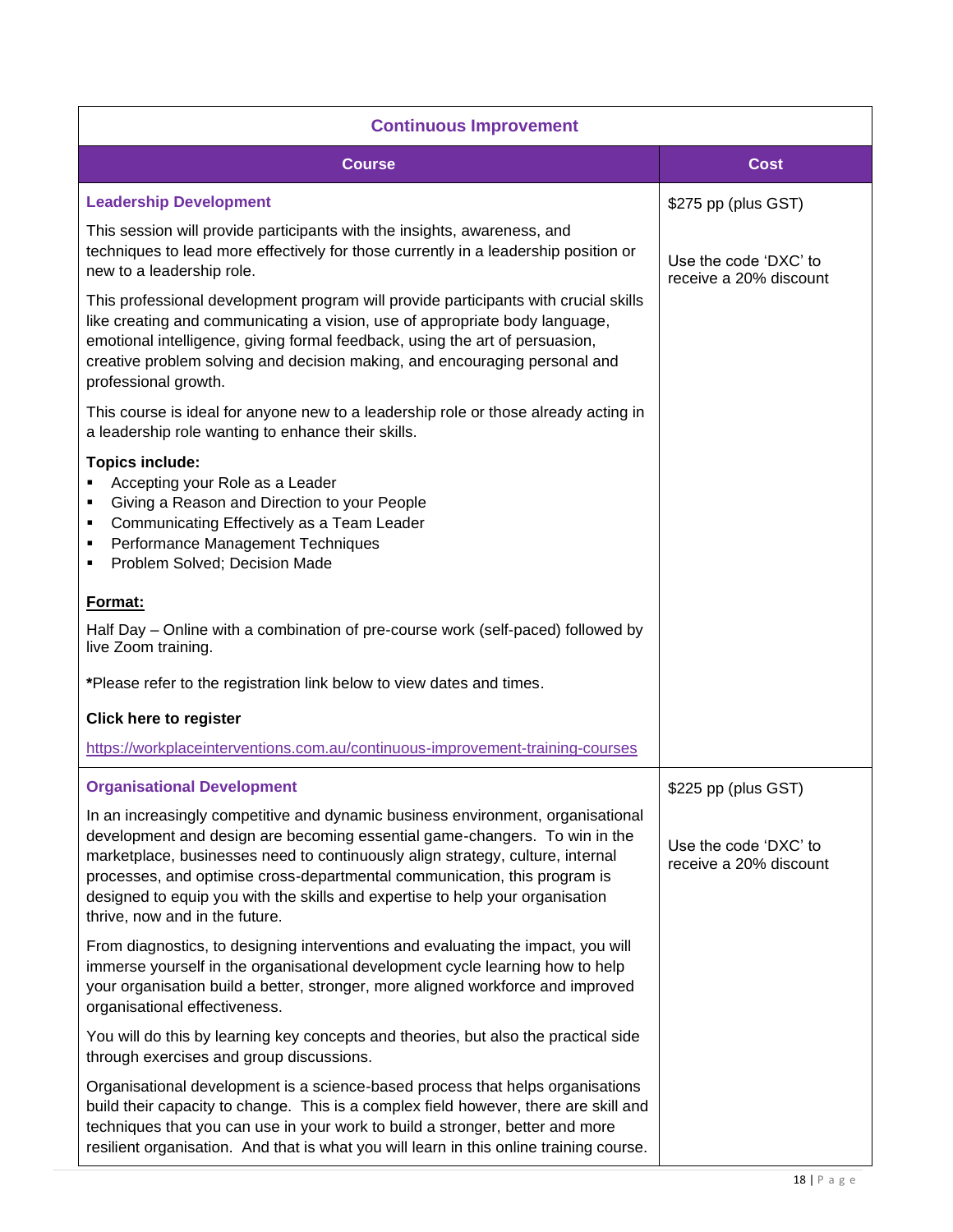<span id="page-18-0"></span>

| Format:                                                                                                                                                                                                                                                                                                                                                        |                                                 |
|----------------------------------------------------------------------------------------------------------------------------------------------------------------------------------------------------------------------------------------------------------------------------------------------------------------------------------------------------------------|-------------------------------------------------|
| Half Day – Online with a combination of pre course work (self-paced) followed by<br>a live Zoom training.                                                                                                                                                                                                                                                      |                                                 |
| *Please refer to the registration link below to view dates and times.                                                                                                                                                                                                                                                                                          |                                                 |
| <b>Click here to register</b>                                                                                                                                                                                                                                                                                                                                  |                                                 |
| https://workplaceinterventions.com.au/continuous-improvement-training-courses                                                                                                                                                                                                                                                                                  |                                                 |
| <b>Performance Management to Achieve Better Results</b>                                                                                                                                                                                                                                                                                                        | \$225 pp (plus GST)                             |
| We are only as good as the people who work for us. Managing people<br>performance well is the key to enriching the experience at work and contributing<br>to a more effective workplace. This course will uncover ways to successfully<br>manage the performance of our staff as well as developing a team culture of<br>growth and learning.                  | Use the code 'DXC' to<br>receive a 20% discount |
| <b>Topics include</b><br>History of performance management<br>Understanding the performance ecosystem<br>٠<br>Following a "Growth" Feedback model<br>٠<br>Performance barriers and context<br>٠<br>How to have ongoing conversations with staff on their performance<br>٠<br>Strategies to achieve success using a supportive structure in conversations.<br>٠ |                                                 |
| Format:                                                                                                                                                                                                                                                                                                                                                        |                                                 |
| Half Day – Online with a combination of pre course work (self-paced) followed by<br>live Zoom training.                                                                                                                                                                                                                                                        |                                                 |
| *Please refer to the registration link below to view dates and times.                                                                                                                                                                                                                                                                                          |                                                 |
| <b>Click here to register</b>                                                                                                                                                                                                                                                                                                                                  |                                                 |
| https://workplaceinterventions.com.au/continuous-improvement-training-courses                                                                                                                                                                                                                                                                                  |                                                 |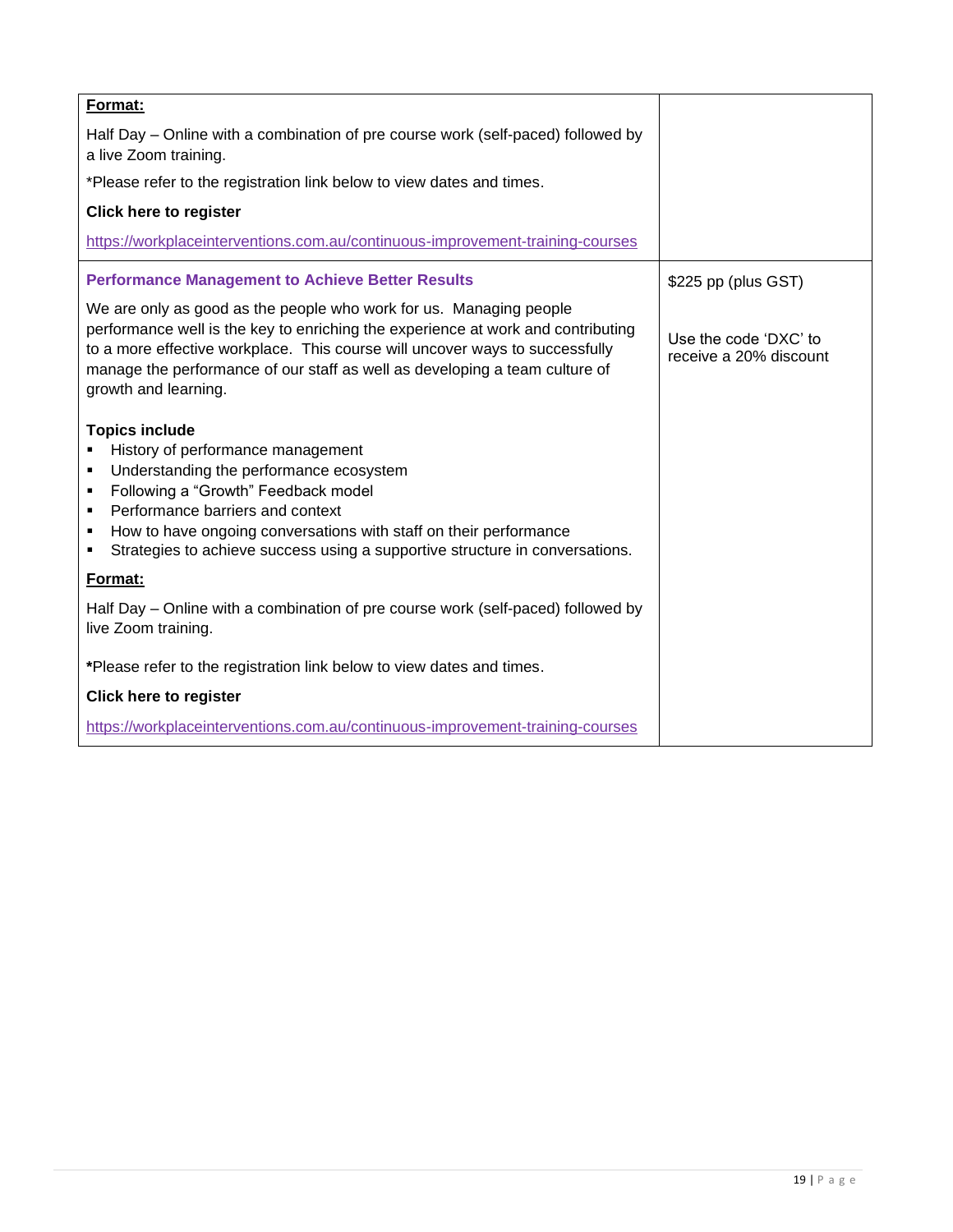<span id="page-19-1"></span><span id="page-19-0"></span>

| <b>Flagship e-learning (&gt;45 minutes)</b>                                                                                                                                                                                                                                                                                                                                                                   |           |
|---------------------------------------------------------------------------------------------------------------------------------------------------------------------------------------------------------------------------------------------------------------------------------------------------------------------------------------------------------------------------------------------------------------|-----------|
| <b>Course</b>                                                                                                                                                                                                                                                                                                                                                                                                 | Cost      |
| <b>Conflict Resolution in the Workplace</b>                                                                                                                                                                                                                                                                                                                                                                   | \$49.95pp |
| We all have our own needs, wants, goals and values. However, we must work<br>together and build relationships to achieve most of goals we have in our lifetimes,<br>such as achieving workplace objectives, marriage, creating a family, and<br>contributing to society.                                                                                                                                      |           |
| Topics include:                                                                                                                                                                                                                                                                                                                                                                                               |           |
| The conflict resolution process                                                                                                                                                                                                                                                                                                                                                                               |           |
| Identifying the issue                                                                                                                                                                                                                                                                                                                                                                                         |           |
| Respectful listening                                                                                                                                                                                                                                                                                                                                                                                          |           |
| Seek to understand                                                                                                                                                                                                                                                                                                                                                                                            |           |
| Working with difficult people                                                                                                                                                                                                                                                                                                                                                                                 |           |
| Conflict in the workplace                                                                                                                                                                                                                                                                                                                                                                                     |           |
| <b>Change Management - Working through Change</b>                                                                                                                                                                                                                                                                                                                                                             | \$49.95pp |
| This course is designed to help employees or managers, to contribute more<br>effectively to their team and/or organisation by utilising strategies and tips on how<br>to work through workplace change. Program techniques will make it easier for<br>employees to cope with change in many workplace situations, including<br>identifying their own reactions as well as those they work with or may manage. |           |
| Topics include;                                                                                                                                                                                                                                                                                                                                                                                               |           |
| Understanding the Process of Change                                                                                                                                                                                                                                                                                                                                                                           |           |
| Understand Common Responses and Reaction to Change<br>٠                                                                                                                                                                                                                                                                                                                                                       |           |
| Acknowledge Reaction to Change                                                                                                                                                                                                                                                                                                                                                                                |           |
| Develop Skills and Strategies that Support Employees to Work Through<br>Change                                                                                                                                                                                                                                                                                                                                |           |

For more related services, see the following links;

## **[www.workplaceinterventions.com.au](http://www.workplaceinterventions.com.au/)**

We have a suite of eLearning facilitator led programs available via:

## **<https://wpielearning.com.au/>**

**Please use coupon 2022Training for 10% off our eLearning programs!**